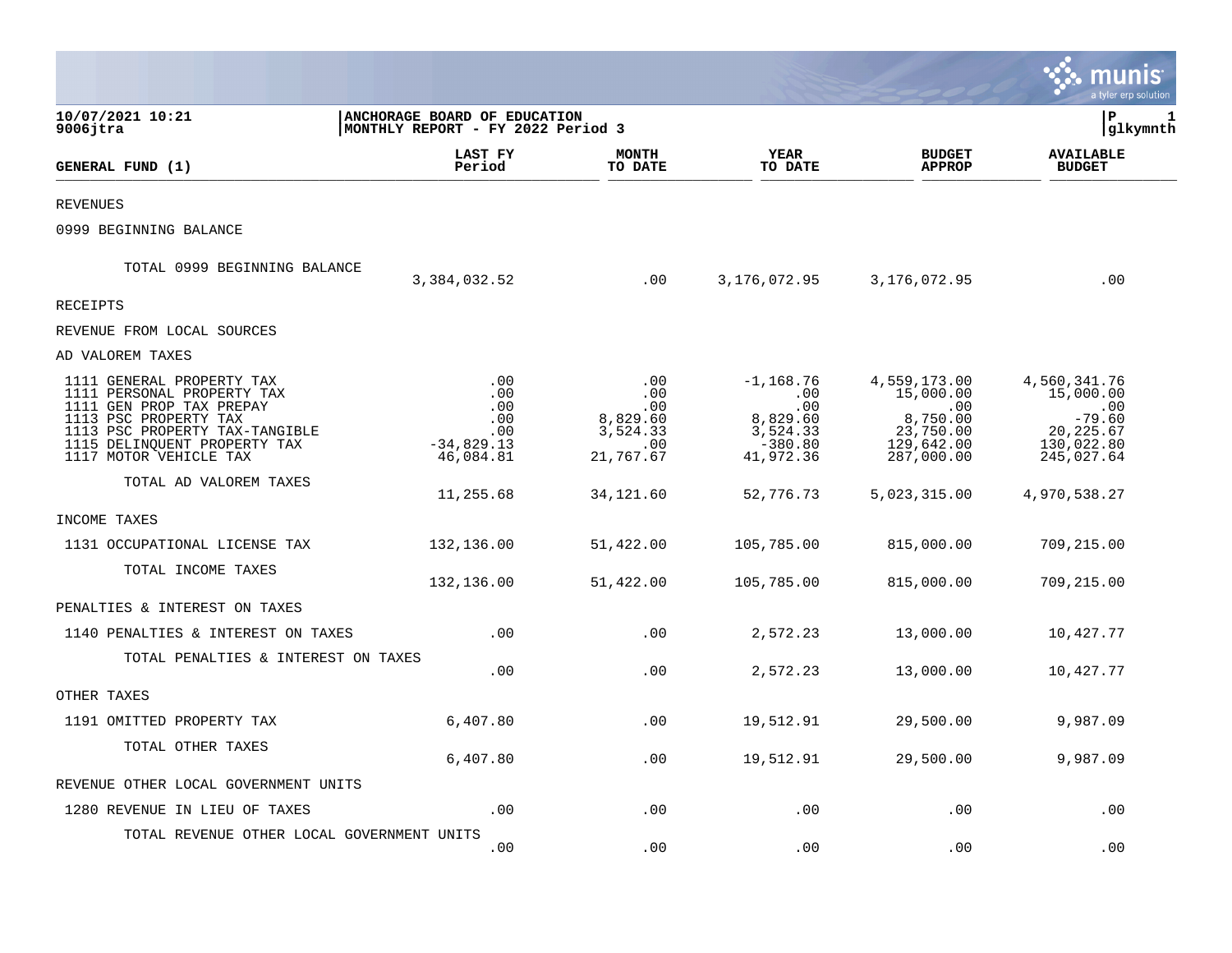

## **10/07/2021 10:21 |ANCHORAGE BOARD OF EDUCATION |P 2 9006jtra |MONTHLY REPORT - FY 2022 Period 3 |glkymnth**

| GENERAL FUND (1)                                                                                                                                                                                                           | LAST FY<br>Period                                          | <b>MONTH</b><br>TO DATE                            | <b>YEAR</b><br>TO DATE                                       | <b>BUDGET</b><br><b>APPROP</b>                                             | <b>AVAILABLE</b><br><b>BUDGET</b>                               |  |
|----------------------------------------------------------------------------------------------------------------------------------------------------------------------------------------------------------------------------|------------------------------------------------------------|----------------------------------------------------|--------------------------------------------------------------|----------------------------------------------------------------------------|-----------------------------------------------------------------|--|
| TUITION                                                                                                                                                                                                                    |                                                            |                                                    |                                                              |                                                                            |                                                                 |  |
| 1310 TUITION FROM INDIVIDUALS<br>1320 TUIT FRM OTH GOVT SRCS W/IN ST<br>1340 OTHER TUITION<br>1340 KINDERGARTEN TUITION                                                                                                    | .00<br>.00<br>.00<br>.00                                   | .00<br>.00<br>.00<br>.00                           | .00<br>$.00 \,$<br>.00<br>$.00 \,$                           | .00<br>$.00 \,$<br>.00<br>$.00 \,$                                         | .00<br>.00<br>.00<br>.00                                        |  |
| TOTAL TUITION                                                                                                                                                                                                              | .00                                                        | .00                                                | .00                                                          | .00                                                                        | .00                                                             |  |
| EARNINGS ON INVESTMENTS                                                                                                                                                                                                    |                                                            |                                                    |                                                              |                                                                            |                                                                 |  |
| 1510 INTEREST ON INVESTMENTS                                                                                                                                                                                               | 4,378.00                                                   | 1,168.94                                           | 3,888.58                                                     | 23,250.00                                                                  | 19,361.42                                                       |  |
| TOTAL EARNINGS ON INVESTMENTS                                                                                                                                                                                              | 4,378.00                                                   | 1,168.94                                           | 3,888.58                                                     | 23,250.00                                                                  | 19,361.42                                                       |  |
| STUDENT ACTIVITIES                                                                                                                                                                                                         |                                                            |                                                    |                                                              |                                                                            |                                                                 |  |
| 1740 STUDENT FEES<br>1740 STUDENT FEES-EXTRA CURRICULAR                                                                                                                                                                    | 62,785.00<br>1,400.00                                      | 165.00<br>.00                                      | 229.00<br>.00                                                | 69,000.00<br>.00                                                           | 68,771.00<br>.00                                                |  |
| TOTAL STUDENT ACTIVITIES                                                                                                                                                                                                   | 64,185.00                                                  | 165.00                                             | 229.00                                                       | 69,000.00                                                                  | 68,771.00                                                       |  |
| OTHER REVENUE FROM LOCAL SOURCES                                                                                                                                                                                           |                                                            |                                                    |                                                              |                                                                            |                                                                 |  |
| 1919 OTHER RENTAL INCOME<br>1920 CONTRIBUTIONS/DONATIONS<br>1980 REFUND OF PRIOR YR EXPENDITURE<br>1990 MISCELLANEOUS REVENUE<br>1990 CONCECO ANNUITY REFUND<br>1990 MEDICAID REIMBURSEMENT<br>1990 CENTENNIAL CELEBRATION | .00<br>$.00 \,$<br>.00<br>6, 167.62<br>.00<br>67.55<br>.00 | .00<br>.00<br>.00<br>2,412.64<br>.00<br>.00<br>.00 | .00<br>$.00 \,$<br>.00<br>6,775.35<br>.00<br>$-96.79$<br>.00 | 1,000.00<br>.00<br>.00<br>27,000.00<br>$.00 \ \,$<br>19,000.00<br>$.00 \,$ | 1,000.00<br>.00<br>.00<br>20, 224.65<br>.00<br>19,096.79<br>.00 |  |
| TOTAL OTHER REVENUE FROM LOCAL SOURCES                                                                                                                                                                                     | 6,235.17                                                   | 2,412.64                                           | 6,678.56                                                     | 47,000.00                                                                  | 40, 321.44                                                      |  |
| TOTAL REVENUE FROM LOCAL SOURCES                                                                                                                                                                                           | 224,597.65                                                 | 89,290.18                                          | 191,443.01                                                   | 6,020,065.00                                                               | 5,828,621.99                                                    |  |
| REVENUE FROM STATE SOURCES                                                                                                                                                                                                 |                                                            |                                                    |                                                              |                                                                            |                                                                 |  |
| STATE PROGRAM                                                                                                                                                                                                              |                                                            |                                                    |                                                              |                                                                            |                                                                 |  |
| 3111 SEEK PROGRAM                                                                                                                                                                                                          | 151,821.00                                                 | 53,070.00                                          | 159,210.00                                                   | 636,841.00                                                                 | 477,631.00                                                      |  |
| TOTAL STATE PROGRAM                                                                                                                                                                                                        | 151,821.00                                                 | 53,070.00                                          | 159,210.00                                                   | 636,841.00                                                                 | 477,631.00                                                      |  |
| OTHER STATE FUNDING                                                                                                                                                                                                        |                                                            |                                                    |                                                              |                                                                            |                                                                 |  |
| 3120 OTHER STATE FUNDING                                                                                                                                                                                                   | .00                                                        | .00                                                | .00                                                          | .00                                                                        | .00                                                             |  |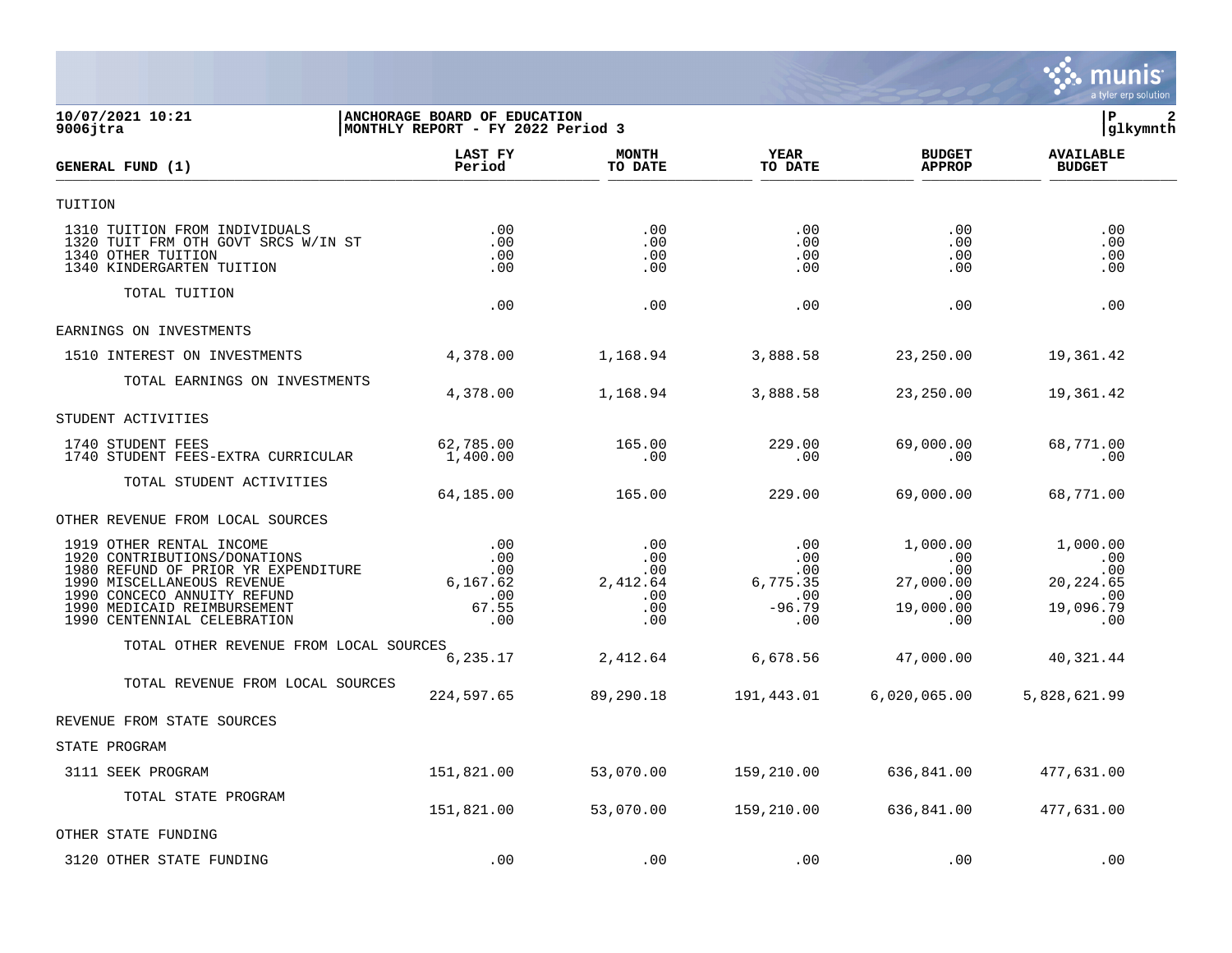

## **10/07/2021 10:21 |ANCHORAGE BOARD OF EDUCATION |P 3 9006jtra |MONTHLY REPORT - FY 2022 Period 3 |glkymnth**

| GENERAL FUND (1)                                                        | LAST FY<br>Period | <b>MONTH</b><br>TO DATE | <b>YEAR</b><br>TO DATE | <b>BUDGET</b><br><b>APPROP</b> | <b>AVAILABLE</b><br><b>BUDGET</b> |
|-------------------------------------------------------------------------|-------------------|-------------------------|------------------------|--------------------------------|-----------------------------------|
| 3126 SUB SALARY REIMB (STATE)<br>3128 AUDIT REIMBURSEMENT               | .00<br>.00        | .00<br>.00              | .00<br>.00             | .00<br>.00                     | .00<br>.00                        |
| TOTAL OTHER STATE FUNDING                                               | .00               | .00                     | .00                    | .00                            | .00                               |
| EXPENDITURE REIMBURSEMENTS                                              |                   |                         |                        |                                |                                   |
| 3130 NATIONAL BOARD CERT TEACHER<br>3131 STATE MISCELLANEOUS REIMBURSE  | .00<br>$.00 \,$   | .00<br>.00              | .00<br>.00             | 10,000.00<br>.00               | 10,000.00<br>.00                  |
| TOTAL EXPENDITURE REIMBURSEMENTS                                        | .00               | .00                     | .00                    | 10,000.00                      | 10,000.00                         |
| REVENUE IN LIEU OF TAXES/STATE                                          |                   |                         |                        |                                |                                   |
| 3800 REVENUE IN LIEU OF TAXES/STATE                                     | 2,134.87          | 720.63                  | 2,150.18               | 8,500.00                       | 6,349.82                          |
| TOTAL REVENUE IN LIEU OF TAXES/STATE                                    | 2,134.87          | 720.63                  | 2,150.18               | 8,500.00                       | 6,349.82                          |
| REVENUE ON BEHALF PAYMENTS                                              |                   |                         |                        |                                |                                   |
| 3900 STATE ON-BEHALF PAYMENTS                                           | .00               | .00                     | .00                    | .00                            | .00                               |
| TOTAL REVENUE ON BEHALF PAYMENTS                                        | .00               | .00                     | .00                    | .00                            | .00                               |
| TOTAL REVENUE FROM STATE SOURCES                                        | 153,955.87        | 53,790.63               | 161,360.18             | 655,341.00                     | 493,980.82                        |
| OTHER RECEIPTS                                                          |                   |                         |                        |                                |                                   |
| BOND ISSUANCE                                                           |                   |                         |                        |                                |                                   |
| 5100 BOND SALE<br>5110 BOND PRINCIPAL PROCEEDS                          | $.00 \ \,$<br>.00 | .00<br>.00              | .00<br>.00             | .00<br>.00                     | .00<br>.00                        |
| TOTAL BOND ISSUANCE                                                     | .00               | .00                     | .00                    | .00                            | .00                               |
| INTERFUND TRANSFERS                                                     |                   |                         |                        |                                |                                   |
| 5210 FUND TRANSFER<br>5220 INDIRECT COSTS TRANSFER                      | .00<br>.00        | .00<br>.00              | .00<br>.00             | .00<br>.00                     | .00<br>.00                        |
| TOTAL INTERFUND TRANSFERS                                               | .00               | .00                     | .00                    | .00                            | .00                               |
| SALE OR COMP FOR LOSS OF ASSETS                                         |                   |                         |                        |                                |                                   |
| 5311 SALE OF LAND & IMPROVEMENTS<br>5312 LOSS COMP - LAND & IMPROVEMNTS | .00<br>.00        | .00<br>.00              | .00<br>.00             | .00<br>.00                     | .00<br>.00                        |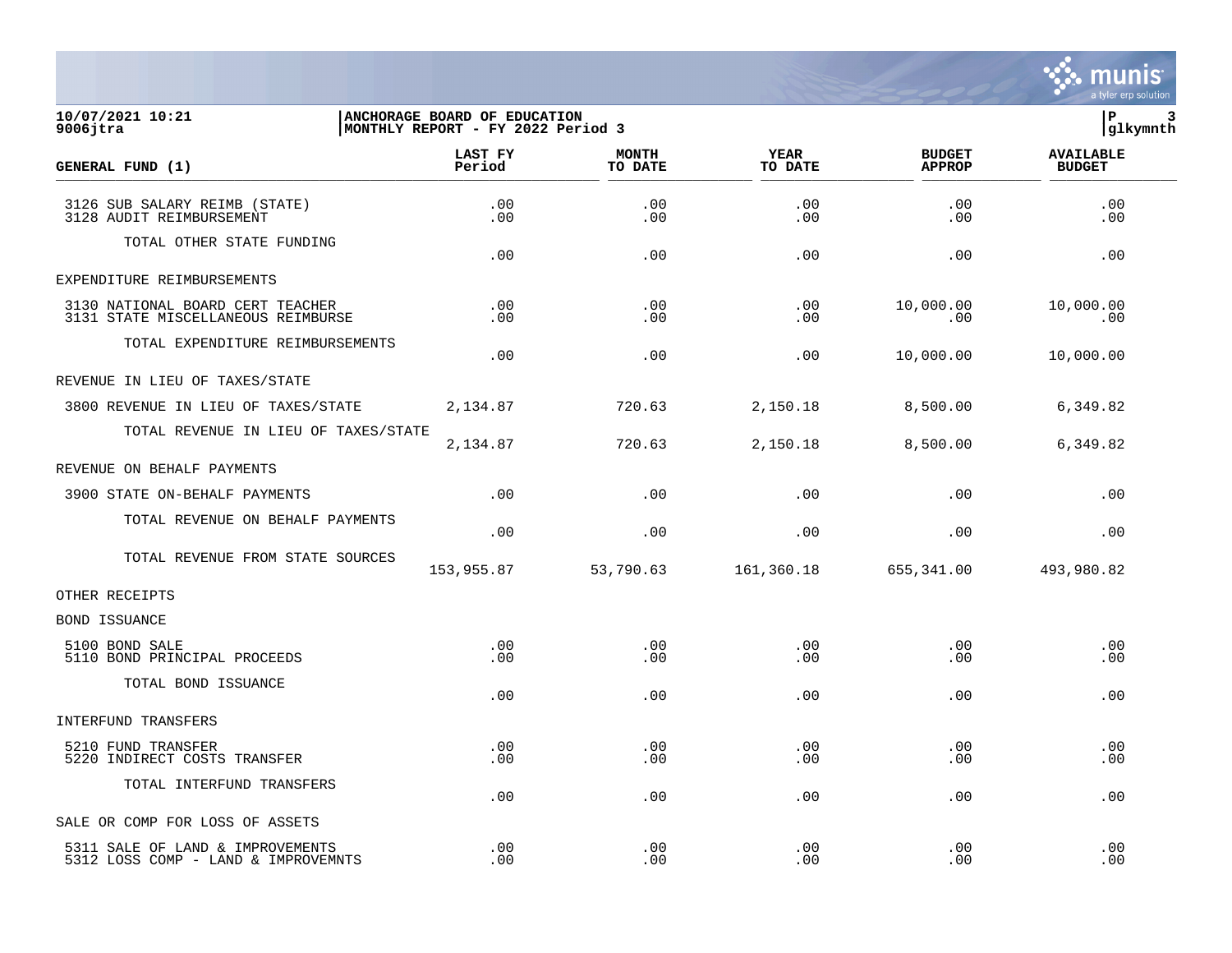

## **10/07/2021 10:21 |ANCHORAGE BOARD OF EDUCATION |P 4 9006jtra |MONTHLY REPORT - FY 2022 Period 3 |glkymnth**

| GENERAL FUND (1)                                                                           | LAST FY<br>Period | <b>MONTH</b><br>TO DATE | YEAR<br>TO DATE   | <b>BUDGET</b><br><b>APPROP</b> | <b>AVAILABLE</b><br><b>BUDGET</b> |
|--------------------------------------------------------------------------------------------|-------------------|-------------------------|-------------------|--------------------------------|-----------------------------------|
| 5332 LOSS COMP - BUILDINGS<br>5341 SALE OF EQUIPMENT ETC<br>5342 LOSS COMP - EQUIPMENT ETC | .00<br>.00<br>.00 | .00<br>.00<br>.00       | .00<br>.00<br>.00 | .00<br>.00<br>.00              | .00<br>.00<br>.00                 |
| TOTAL SALE OR COMP FOR LOSS OF ASSETS                                                      | .00               | .00                     | .00               | .00                            | .00                               |
| TOTAL OTHER RECEIPTS                                                                       | .00               | .00                     | .00               | .00                            | .00                               |
| TOTAL RECEIPTS                                                                             | 378,553.52        | 143,080.81              | 352,803.19        | 6,675,406.00                   | 6,322,602.81                      |
| TOTAL REVENUE                                                                              | 3,762,586.04      | 143,080.81              | 3,528,876.14      | 9,851,478.95                   | 6,322,602.81                      |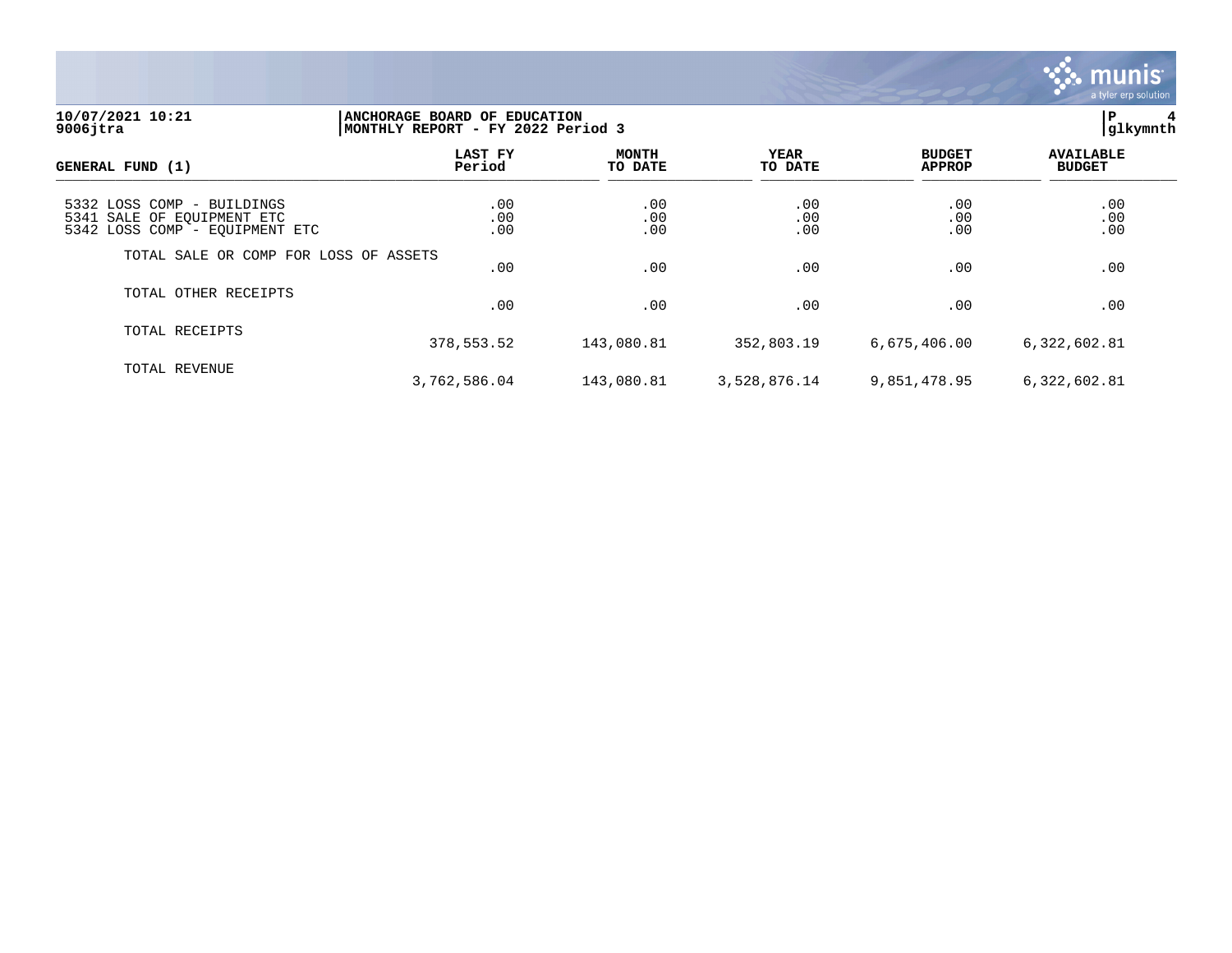

| 9006jtra                                     | 10/07/2021 10:21                                                                                                                                                                                                                                                                                                                                                                  | ANCHORAGE BOARD OF EDUCATION<br>MONTHLY REPORT - FY 2022 Period 3           |                                                                             |  | lР<br> glkymnth |  |
|----------------------------------------------|-----------------------------------------------------------------------------------------------------------------------------------------------------------------------------------------------------------------------------------------------------------------------------------------------------------------------------------------------------------------------------------|-----------------------------------------------------------------------------|-----------------------------------------------------------------------------|--|-----------------|--|
|                                              | GENERAL FUND (1)                                                                                                                                                                                                                                                                                                                                                                  | LAST FY MONTH YEAR BUDGET AVAILABLE<br>Period TO DATE TO DATE APPROP BUDGET |                                                                             |  |                 |  |
| <b>EXPENDITURES</b>                          |                                                                                                                                                                                                                                                                                                                                                                                   |                                                                             |                                                                             |  |                 |  |
|                                              | 1000 INSTRUCTION                                                                                                                                                                                                                                                                                                                                                                  |                                                                             |                                                                             |  |                 |  |
| 0100<br>0200<br>0280<br>0300<br>0500<br>0600 | 3ALARIES PERSONNEL SERVICES<br>EMPLOYEE BENEFITS 13,383.08 14,631.97 20,928.33 488,391.00 2,510,723.63<br>ON-BEHALF 20,928.33 488,391.00 10<br>DURCHASED PROF AND TECH SERV<br>CON-BEHALF 29,579.00 00 00 00 00 00 00 00 00<br>OTHER PUR<br>0700 PROPERTY                                                                                                                         |                                                                             |                                                                             |  |                 |  |
|                                              | TOTAL 1000 INSTRUCTION                                                                                                                                                                                                                                                                                                                                                            |                                                                             |                                                                             |  |                 |  |
|                                              | 2100 STUDENT SUPPORT SERVICES                                                                                                                                                                                                                                                                                                                                                     |                                                                             |                                                                             |  |                 |  |
|                                              |                                                                                                                                                                                                                                                                                                                                                                                   |                                                                             |                                                                             |  |                 |  |
| 0100<br>0200<br>0280<br>0300                 | $\begin{tabular}{lcccccc} \texttt{SALARIES PERSONREL} & \texttt{SERSONNEL} & \texttt{SERVICES} & & & & & & 11,526.72 & & & 14,185.62 & & & 14,185.62 & & & 170,225.00 & & & 156,039.38 \\ \texttt{EMPLOYEE BENEFTTS} & & & & & & & 760.42 & & & 1,455.71 & & & 11,254.00 & & 9,798.29 \\ \texttt{ON-BEHALLF} & & & & & & & .00 & & & & .00 & & & \\ \texttt{DIRCHASED PROF AND T$ |                                                                             |                                                                             |  |                 |  |
| 0500<br>0600<br>0800                         |                                                                                                                                                                                                                                                                                                                                                                                   |                                                                             |                                                                             |  |                 |  |
|                                              | TOTAL 2100 STUDENT SUPPORT SERVICES                                                                                                                                                                                                                                                                                                                                               | ر 14,509.49 15,685.98 17,920.38 186,512.00 168,591.62                       |                                                                             |  |                 |  |
| 2200                                         | INSTRUCTIONAL STAFF SUPP SERV                                                                                                                                                                                                                                                                                                                                                     |                                                                             |                                                                             |  |                 |  |
| 0100<br>0200<br>0280                         |                                                                                                                                                                                                                                                                                                                                                                                   |                                                                             |                                                                             |  |                 |  |
| 0300<br>0500<br>0600<br>0700                 | 3ALARIES PERSONNEL SERVICES<br>EMPLOYEE BENEFITS 52,628.34<br>ON-BEHALF SERVICES 5,159.68<br>ON-BEHALF SERVICE SERVICES 5,169.68<br>ON-BEHALF SERVICE SERVICES 936.42<br>OTHER PURCHASED SERVICES 936.42<br>OTHER PURCHASED SERVICES 936.4                                                                                                                                        |                                                                             |                                                                             |  |                 |  |
| 0800                                         |                                                                                                                                                                                                                                                                                                                                                                                   |                                                                             |                                                                             |  |                 |  |
|                                              | TOTAL 2200 INSTRUCTIONAL STAFF SUPP SERV                                                                                                                                                                                                                                                                                                                                          |                                                                             | SERV<br>68,230.76     66,120.02     76,567.64     771,232.00     694,664.36 |  |                 |  |
|                                              | 2300 DISTRICT ADMIN SUPPORT                                                                                                                                                                                                                                                                                                                                                       |                                                                             |                                                                             |  |                 |  |
| 0100<br>0200<br>0280                         |                                                                                                                                                                                                                                                                                                                                                                                   |                                                                             |                                                                             |  |                 |  |
| 0300<br>0500<br>0600<br>0800<br>0840         | 33,629.30<br>EMPLOYEE BENEFITS ERVICES 33,629.30<br>EMPLOYEE BENEFITS 6,205.41<br>ON-BEHALF .00 .00 .00 .00 .00 .00<br>PURCHASED PROF AND TECH SERV<br>OTHER PURCHASED SERVICES 7,668.30<br>OTHER PURCHASED SERVICES 7,668.30<br>OTHER PURCH                                                                                                                                      |                                                                             |                                                                             |  |                 |  |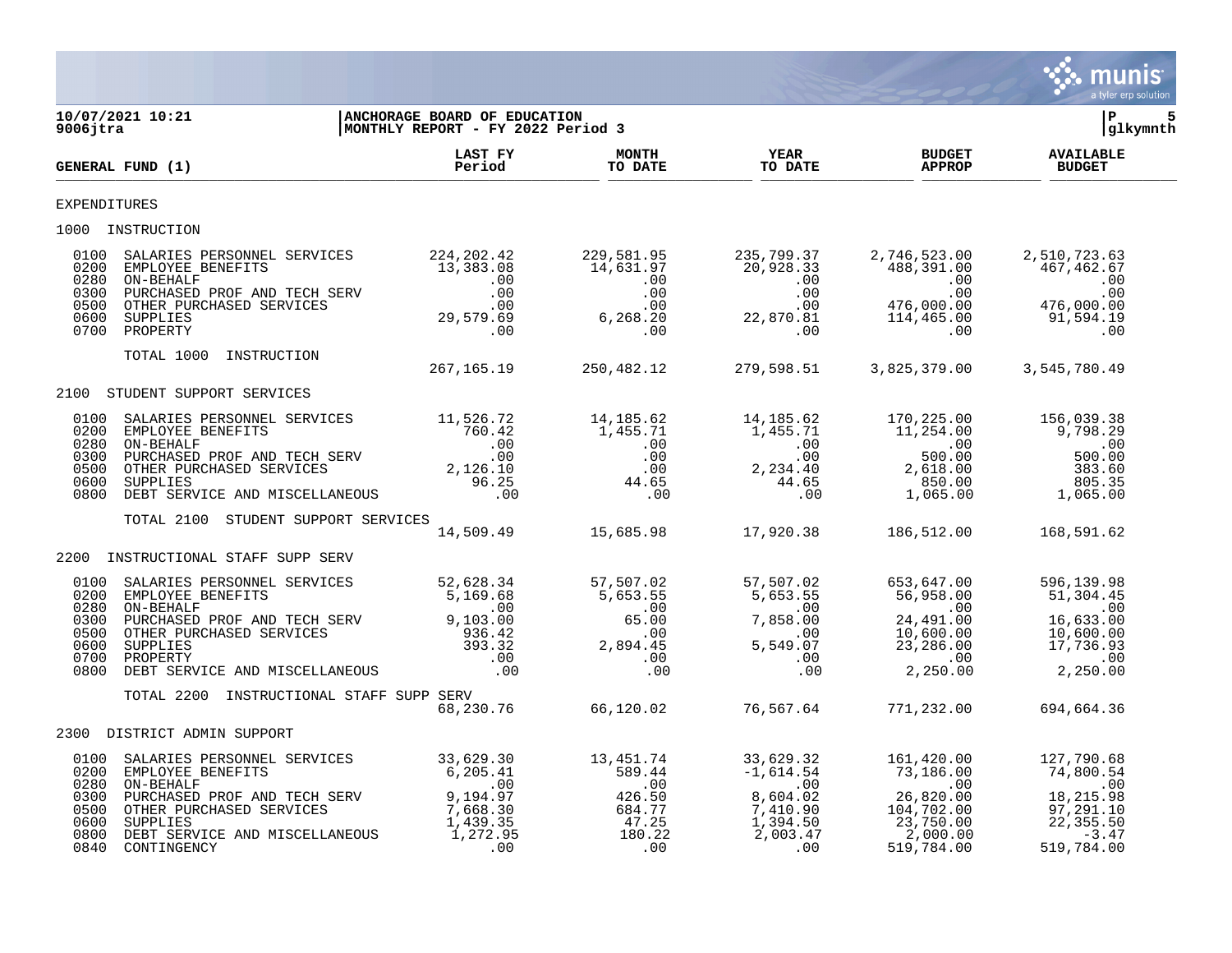

| 10/07/2021 10:21<br>ANCHORAGE BOARD OF EDUCATION<br>MONTHLY REPORT - FY 2022 Period 3<br>$9006$ jtra                                                                                                                                                                                                                                          |                                                                                                                                                                                                                                                                                                                                                         |                                                                                                                                                                                                                                                                                                          |                        | lР<br>6<br> glkymnth                                                                                                              |                                                                                                                 |
|-----------------------------------------------------------------------------------------------------------------------------------------------------------------------------------------------------------------------------------------------------------------------------------------------------------------------------------------------|---------------------------------------------------------------------------------------------------------------------------------------------------------------------------------------------------------------------------------------------------------------------------------------------------------------------------------------------------------|----------------------------------------------------------------------------------------------------------------------------------------------------------------------------------------------------------------------------------------------------------------------------------------------------------|------------------------|-----------------------------------------------------------------------------------------------------------------------------------|-----------------------------------------------------------------------------------------------------------------|
| GENERAL FUND (1)                                                                                                                                                                                                                                                                                                                              | LAST FY<br>Period                                                                                                                                                                                                                                                                                                                                       | <b>MONTH</b><br>TO DATE                                                                                                                                                                                                                                                                                  | <b>YEAR</b><br>TO DATE | <b>BUDGET</b><br><b>APPROP</b>                                                                                                    | <b>AVAILABLE</b><br><b>BUDGET</b>                                                                               |
| DISTRICT ADMIN SUPPORT<br>TOTAL 2300                                                                                                                                                                                                                                                                                                          |                                                                                                                                                                                                                                                                                                                                                         | 59,410.28 15,379.92 51,427.67 911,662.00                                                                                                                                                                                                                                                                 |                        |                                                                                                                                   | 860, 234.33                                                                                                     |
| 2400 SCHOOL ADMIN SUPPORT                                                                                                                                                                                                                                                                                                                     |                                                                                                                                                                                                                                                                                                                                                         |                                                                                                                                                                                                                                                                                                          |                        |                                                                                                                                   |                                                                                                                 |
| 0100<br>0200<br>0280<br>0300<br>0500<br>0600<br>0700                                                                                                                                                                                                                                                                                          |                                                                                                                                                                                                                                                                                                                                                         |                                                                                                                                                                                                                                                                                                          |                        | $1,350.00$<br>$7,500.00$<br>$\begin{smallmatrix} \text{0} & 0 & 0 & 0 \\ 0 & 0 & 0 & 0 \\ \text{0} & 0 & 0 & 0 \end{smallmatrix}$ | 250, 242. 12<br>25,014.99<br>$\sim 00$<br>1,350.00<br>6,848.44<br>4,469.65<br>.00                               |
| TOTAL 2400<br>SCHOOL ADMIN SUPPORT                                                                                                                                                                                                                                                                                                            |                                                                                                                                                                                                                                                                                                                                                         | 68,210.06 34,167.84 74,705.80                                                                                                                                                                                                                                                                            |                        | 362,631.00                                                                                                                        | 287,925.20                                                                                                      |
| BUSINESS SUPPORT SERVICES<br>2500                                                                                                                                                                                                                                                                                                             |                                                                                                                                                                                                                                                                                                                                                         |                                                                                                                                                                                                                                                                                                          |                        |                                                                                                                                   |                                                                                                                 |
| 0100<br>0200<br>0280<br>0300<br>0400<br>0500<br>0600<br>0700<br>0800                                                                                                                                                                                                                                                                          | $\begin{tabular}{l c c c c c c} \texttt{SLARIES} & \texttt{BERSONNEL} & \texttt{SERVICES} & \texttt{58,630.40} & \texttt{27,509.80} & \texttt{58,436.30} & \texttt{351,446.00} \\ \texttt{EMPDVEE} & \texttt{BENEFITS} & 10,740.15 & 4,431.42 & 10,368.43 & 61,984.00 \\ \texttt{ON-BEHALE} & 0.0 & 0.00 & 0.00 & 0.00 \\ \texttt{DURCHASED} & \texttt$ |                                                                                                                                                                                                                                                                                                          |                        |                                                                                                                                   | 293,009.70<br>51,615.57<br>$\sim 00$<br>35,947.01<br>10,000.00<br>$-175.29$<br>3,477.20<br>109,221.80<br>257.09 |
| TOTAL 2500                                                                                                                                                                                                                                                                                                                                    | BUSINESS SUPPORT SERVICES                                                                                                                                                                                                                                                                                                                               | $\overset{6}{8}3,884.83$ 42,729.32                                                                                                                                                                                                                                                                       | 106,379.87             | 609,732.95                                                                                                                        | 503,353.08                                                                                                      |
| PLANT OPERATIONS AND MAINTENANCE<br>2600                                                                                                                                                                                                                                                                                                      |                                                                                                                                                                                                                                                                                                                                                         |                                                                                                                                                                                                                                                                                                          |                        |                                                                                                                                   |                                                                                                                 |
| SALARIES PERSONNEL SERVICES<br>0100<br>0200<br>EMPLOYEE BENEFITS<br>0280<br>ON-BEHALF<br>00 .<br>PURCHASED PROF AND TECH SERV 13,889.96<br>PURCHASED PROPERTY SERVICES 72,924.57<br>OTHER PURCHASED SERVICES 5,021.62<br>SUPPLIES 24,669.68<br>PROPERTY .00<br>OTHER ITEMS .00<br>0300<br>0400<br>0500<br>0600<br>0700<br>0900<br>OTHER ITEMS | 42,132.20                                                                                                                                                                                                                                                                                                                                               | $\begin{array}{cccccc} \texttt{12,132.20} & & & & & & 17,575.34 & & & & 44,053.45 & & & 194,090.00 \\ 13,197.37 & & & 5,966.47 & & & 13,666.86 & & & 62,470.00 \\ .00 & & & & & & .00 & & & .00 \\ 13,889.96 & & & 4,873.46 & & & 12,727.88 & & & 59,850.00 \\ 72,924.57 & & 33,502.95 & & 102,922.43 &$ |                        |                                                                                                                                   | 150,036.55<br>48,803.14<br>$\sim$ 00<br>47,122.12<br>2,592,027.57<br>6,419.62<br>$94, 2 + $<br>00.<br>.00       |
| TOTAL 2600                                                                                                                                                                                                                                                                                                                                    | PLANT OPERATIONS AND MAINTENANCE<br>171,835.40                                                                                                                                                                                                                                                                                                          | 79,398.95  231,033.89  3,170,360.00  2,939,326.11                                                                                                                                                                                                                                                        |                        |                                                                                                                                   |                                                                                                                 |
| 5200<br>FUND TRANSFERS                                                                                                                                                                                                                                                                                                                        |                                                                                                                                                                                                                                                                                                                                                         |                                                                                                                                                                                                                                                                                                          |                        |                                                                                                                                   |                                                                                                                 |
| 0900 OTHER ITEMS                                                                                                                                                                                                                                                                                                                              | .00                                                                                                                                                                                                                                                                                                                                                     | $\sim$ 00                                                                                                                                                                                                                                                                                                | .00 13,970.00          |                                                                                                                                   | 13,970.00                                                                                                       |
| TOTAL 5200 FUND TRANSFERS                                                                                                                                                                                                                                                                                                                     | .00                                                                                                                                                                                                                                                                                                                                                     | .00                                                                                                                                                                                                                                                                                                      | .00                    | 13,970.00                                                                                                                         | 13,970.00                                                                                                       |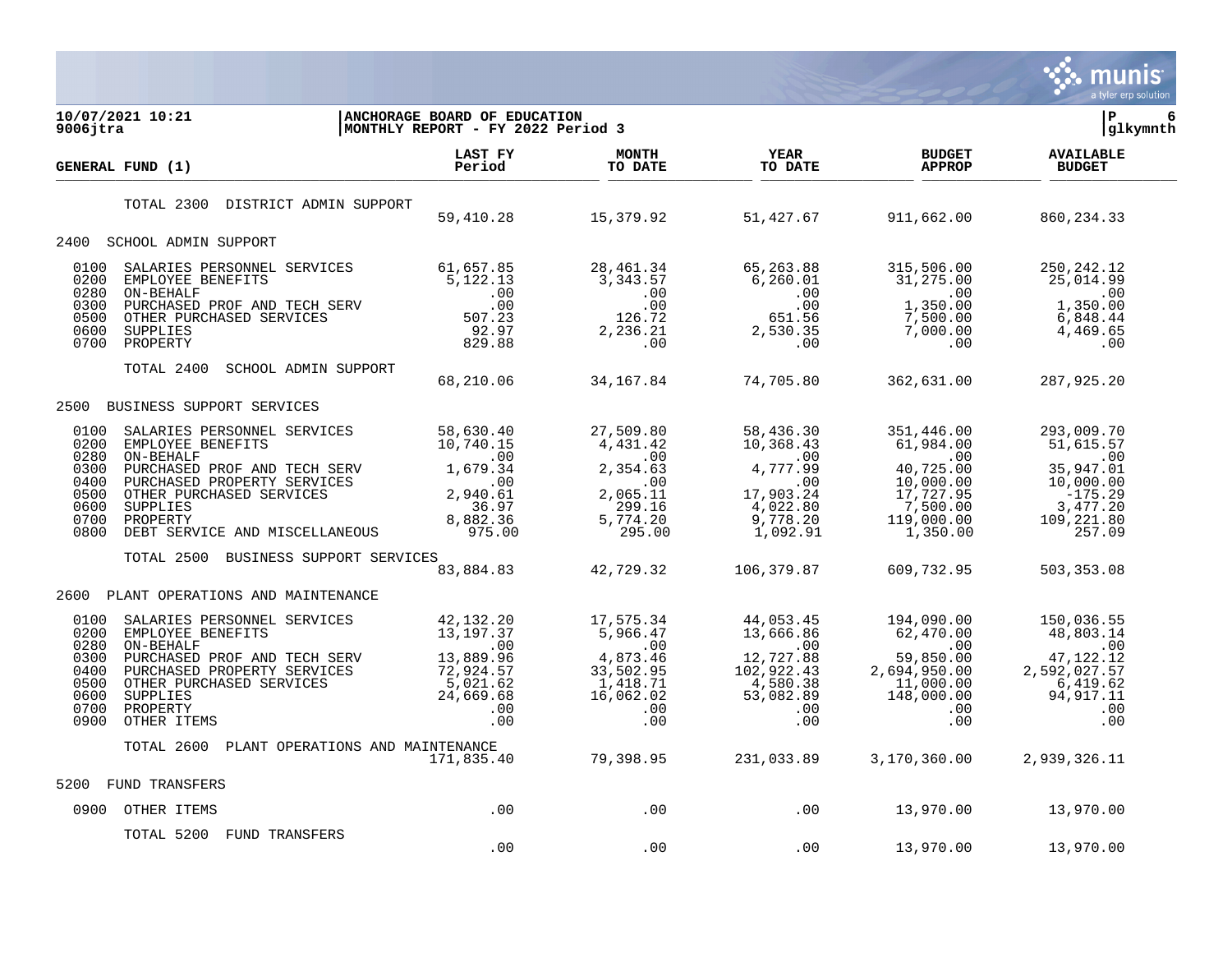|                                 |                                                                   |                         |                        |                                | munis<br>a tyler erp solution     |
|---------------------------------|-------------------------------------------------------------------|-------------------------|------------------------|--------------------------------|-----------------------------------|
| 10/07/2021 10:21<br>$9006$ jtra | ANCHORAGE BOARD OF EDUCATION<br>MONTHLY REPORT - FY 2022 Period 3 |                         |                        |                                | glkymnth                          |
| GENERAL FUND (1)                | LAST FY<br>Period                                                 | <b>MONTH</b><br>TO DATE | <b>YEAR</b><br>TO DATE | <b>BUDGET</b><br><b>APPROP</b> | <b>AVAILABLE</b><br><b>BUDGET</b> |
| TOTAL EXPENDITURES              | 733,246.01                                                        | 503,964.15              | 837,633.76             | 9,851,478.95                   | 9,013,845.19                      |
| TOTAL FOR GENERAL FUND (1)      | 3,029,340.03                                                      | $-360,883.34$           | 2,691,242.38           | .00                            | $-2,691,242.38$                   |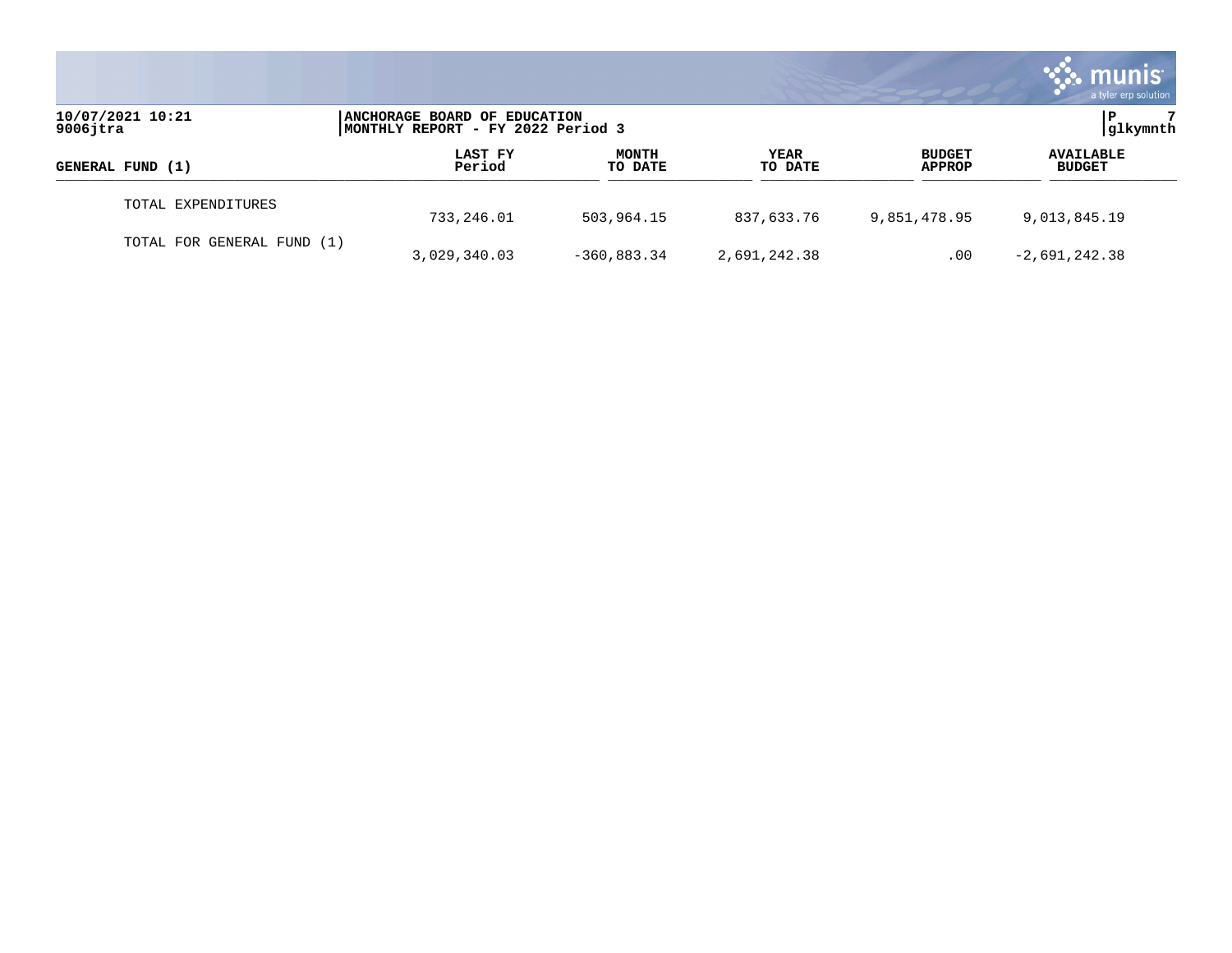|                                        |                                                                   |                         |                        |                                | munis <sup>.</sup><br>a tyler erp solution |
|----------------------------------------|-------------------------------------------------------------------|-------------------------|------------------------|--------------------------------|--------------------------------------------|
| 10/07/2021 10:21<br>$9006$ jtra        | ANCHORAGE BOARD OF EDUCATION<br>MONTHLY REPORT - FY 2022 Period 3 |                         |                        |                                | P<br>8<br> glkymnth                        |
| SPECIAL REVENUE (2)                    | LAST FY<br>Period                                                 | <b>MONTH</b><br>TO DATE | <b>YEAR</b><br>TO DATE | <b>BUDGET</b><br><b>APPROP</b> | <b>AVAILABLE</b><br><b>BUDGET</b>          |
| <b>REVENUES</b>                        |                                                                   |                         |                        |                                |                                            |
| 0999 BEGINNING BALANCE                 |                                                                   |                         |                        |                                |                                            |
| TOTAL 0999 BEGINNING BALANCE           | .00                                                               | .00                     | .00                    | .00                            | .00                                        |
| RECEIPTS                               |                                                                   |                         |                        |                                |                                            |
| REVENUE FROM LOCAL SOURCES             |                                                                   |                         |                        |                                |                                            |
| EARNINGS ON INVESTMENTS                |                                                                   |                         |                        |                                |                                            |
| 1510 INTEREST ON INVESTMENTS           | 27.13                                                             | 8.69                    | 32.92                  | .00                            | $-32.92$                                   |
| TOTAL EARNINGS ON INVESTMENTS          | 27.13                                                             | 8.69                    | 32.92                  | .00                            | $-32.92$                                   |
| STUDENT ACTIVITIES                     |                                                                   |                         |                        |                                |                                            |
| 1740 STUDENT FEES-CHROMEBOOKS          | 1,425.72                                                          | 545.00                  | 14,853.72              | .00                            | $-14,853.72$                               |
| TOTAL STUDENT ACTIVITIES               | 1,425.72                                                          | 545.00                  | 14,853.72              | .00                            | $-14,853.72$                               |
| OTHER REVENUE FROM LOCAL SOURCES       |                                                                   |                         |                        |                                |                                            |
| 1920 CONTRIBUTIONS/DONATIONS           | .00                                                               | 5,205.25                | 12,375.88              | 32,290.00                      | 19,914.12                                  |
| TOTAL OTHER REVENUE FROM LOCAL SOURCES | .00                                                               | 5,205.25                | 12,375.88              | 32,290.00                      | 19,914.12                                  |
| TOTAL REVENUE FROM LOCAL SOURCES       | 1,452.85                                                          | 5,758.94                | 27, 262.52             | 32,290.00                      | 5,027.48                                   |
| REVENUE FROM STATE SOURCES             |                                                                   |                         |                        |                                |                                            |
| STATE PROGRAM                          |                                                                   |                         |                        |                                |                                            |
| 3111 SEEK PROGRAM                      | .00                                                               | .00                     | .00                    | .00                            | .00                                        |
| TOTAL STATE PROGRAM                    | .00                                                               | .00                     | .00                    | .00                            | .00                                        |
| RESTRICTED                             |                                                                   |                         |                        |                                |                                            |
| 3200 RESTRICTED STATE REVENUE          | 57,326.17                                                         | .00                     | 62,116.89              | 103,484.00                     | 41,367.11                                  |
| TOTAL RESTRICTED                       | 57,326.17                                                         | .00                     | 62,116.89              | 103,484.00                     | 41,367.11                                  |
| REVENUE IN LIEU OF TAXES/STATE         |                                                                   |                         |                        |                                |                                            |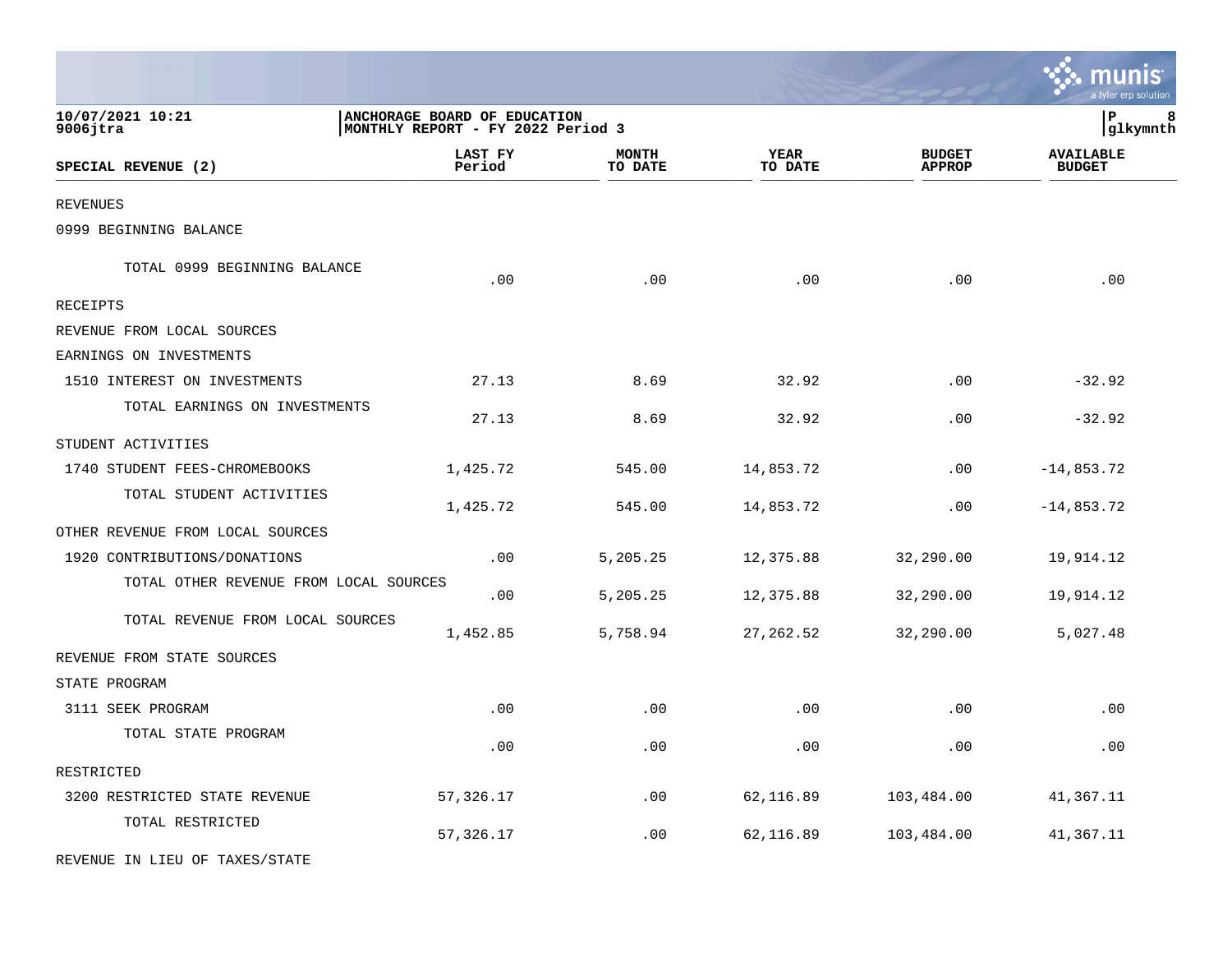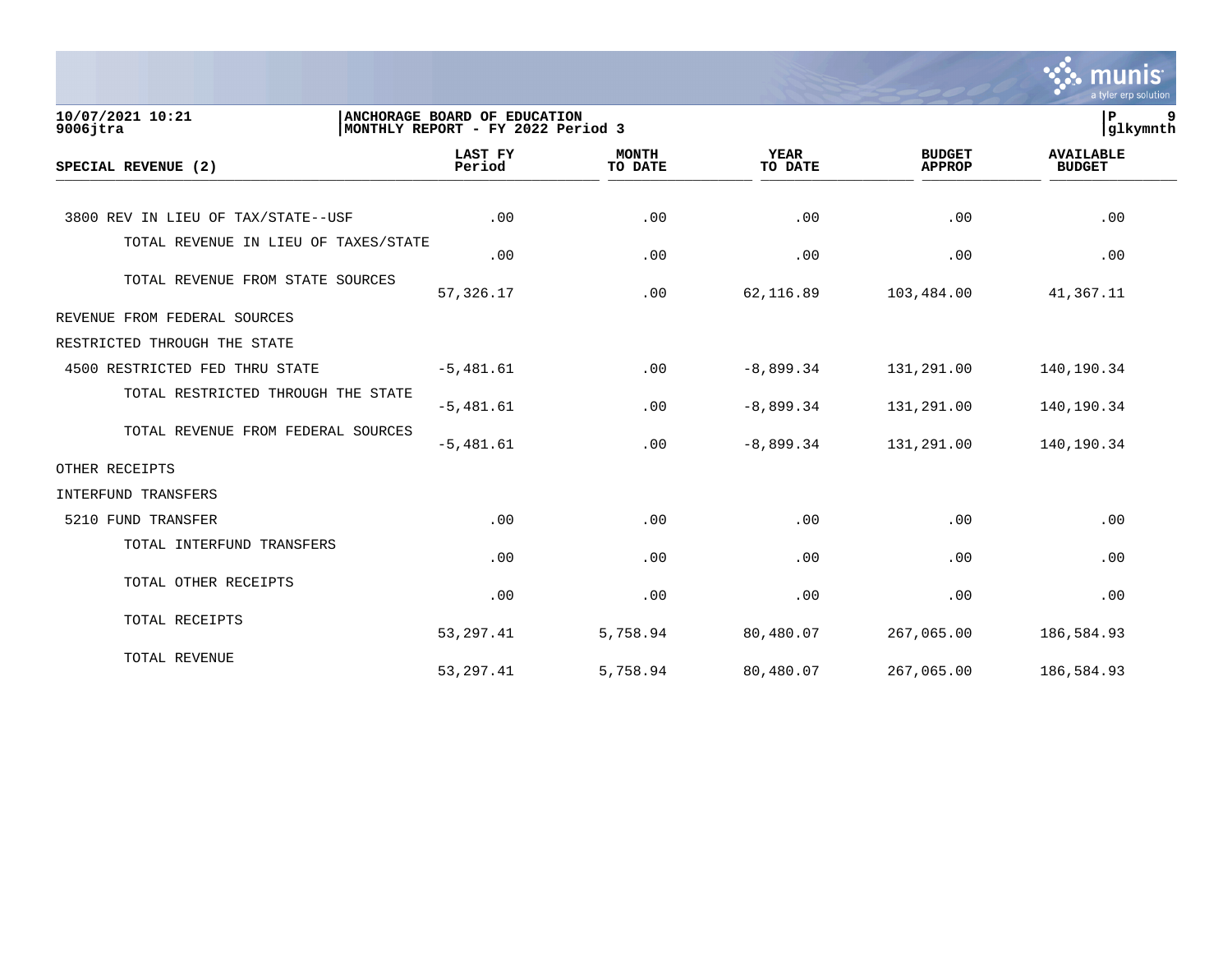

| 10/07/2021 10:21<br>$9006$ jtra                                                                                                                                                                                                                                                                                     | <b>ANCHORAGE BOARD OF EDUCATION</b><br>MONTHLY REPORT - FY 2022 Period 3                       |                                                                                         |                                                                                                |                                                                                                       | 10<br>Р<br> glkymnth                                                                                 |
|---------------------------------------------------------------------------------------------------------------------------------------------------------------------------------------------------------------------------------------------------------------------------------------------------------------------|------------------------------------------------------------------------------------------------|-----------------------------------------------------------------------------------------|------------------------------------------------------------------------------------------------|-------------------------------------------------------------------------------------------------------|------------------------------------------------------------------------------------------------------|
| SPECIAL REVENUE (2)                                                                                                                                                                                                                                                                                                 | <b>LAST FY</b><br>Period                                                                       | <b>MONTH</b><br>TO DATE                                                                 | YEAR<br>TO DATE                                                                                | <b>BUDGET</b><br><b>APPROP</b>                                                                        | <b>AVAILABLE</b><br><b>BUDGET</b>                                                                    |
| EXPENDITURES                                                                                                                                                                                                                                                                                                        |                                                                                                |                                                                                         |                                                                                                |                                                                                                       |                                                                                                      |
| 1000 INSTRUCTION                                                                                                                                                                                                                                                                                                    |                                                                                                |                                                                                         |                                                                                                |                                                                                                       |                                                                                                      |
| 0100<br>SALARIES PERSONNEL SERVICES<br>0200<br>EMPLOYEE BENEFITS<br>0300<br>PURCHASED PROF AND TECH SERV<br>0400<br>PURCHASED PROPERTY SERVICES<br>0500<br>OTHER PURCHASED SERVICES<br>0600<br>SUPPLIES<br>0700<br>PROPERTY<br>0800<br>DEBT SERVICE AND MISCELLANEOUS<br>0840<br>CONTINGENCY<br>0900<br>OTHER ITEMS | 7,117.25<br>228.05<br>47,763.84<br>.00<br>867.74<br>89,430.13<br>2,950.00<br>.00<br>.00<br>.00 | 3,816.28<br>169.82<br>4,599.00<br>.00<br>335.00<br>6,533.56<br>.00<br>.00<br>.00<br>.00 | 47,026.23<br>328.19<br>5,504.00<br>.00<br>875.00<br>21,026.84<br>3,250.00<br>.00<br>.00<br>.00 | 63,945.60<br>1,446.00<br>93,869.40<br>.00<br>10,461.00<br>64,911.00<br>14,580.00<br>.00<br>.00<br>.00 | 16,919.37<br>1,117.81<br>88,365.40<br>.00<br>9,586.00<br>43,884.16<br>11,330.00<br>.00<br>.00<br>.00 |
| INSTRUCTION<br>TOTAL 1000                                                                                                                                                                                                                                                                                           | 148,357.01                                                                                     | 15,453.66                                                                               | 78,010.26                                                                                      | 249,213.00                                                                                            | 171,202.74                                                                                           |
| 2200<br>INSTRUCTIONAL STAFF SUPP SERV                                                                                                                                                                                                                                                                               |                                                                                                |                                                                                         |                                                                                                |                                                                                                       |                                                                                                      |
| 0100<br>SALARIES PERSONNEL SERVICES<br>0200<br>EMPLOYEE BENEFITS<br>0300<br>PURCHASED PROF AND TECH SERV<br>0500<br>OTHER PURCHASED SERVICES<br>0600<br>SUPPLIES<br>0700<br>PROPERTY<br>0800<br>DEBT SERVICE AND MISCELLANEOUS                                                                                      | .00<br>.00<br>702.00<br>.00<br>.00<br>.00<br>.00                                               | .00<br>.00<br>.00<br>.00<br>692.66<br>.00<br>.00                                        | .00<br>.00<br>.00<br>.00<br>692.66<br>.00<br>.00                                               | 4,922.00<br>705.00<br>11,200.00<br>$.00 \,$<br>1,025.00<br>.00<br>.00                                 | 4,922.00<br>705.00<br>11,200.00<br>.00<br>332.34<br>.00<br>.00                                       |
| TOTAL 2200                                                                                                                                                                                                                                                                                                          | INSTRUCTIONAL STAFF SUPP SERV<br>702.00                                                        | 692.66                                                                                  | 692.66                                                                                         | 17,852.00                                                                                             | 17,159.34                                                                                            |
| TOTAL EXPENDITURES                                                                                                                                                                                                                                                                                                  | 149,059.01                                                                                     | 16,146.32                                                                               | 78,702.92                                                                                      | 267,065.00                                                                                            | 188,362.08                                                                                           |
| TOTAL FOR SPECIAL REVENUE (2)                                                                                                                                                                                                                                                                                       | $-95,761.60$                                                                                   | $-10, 387.38$                                                                           | 1,777.15                                                                                       | $.00 \,$                                                                                              | $-1,777.15$                                                                                          |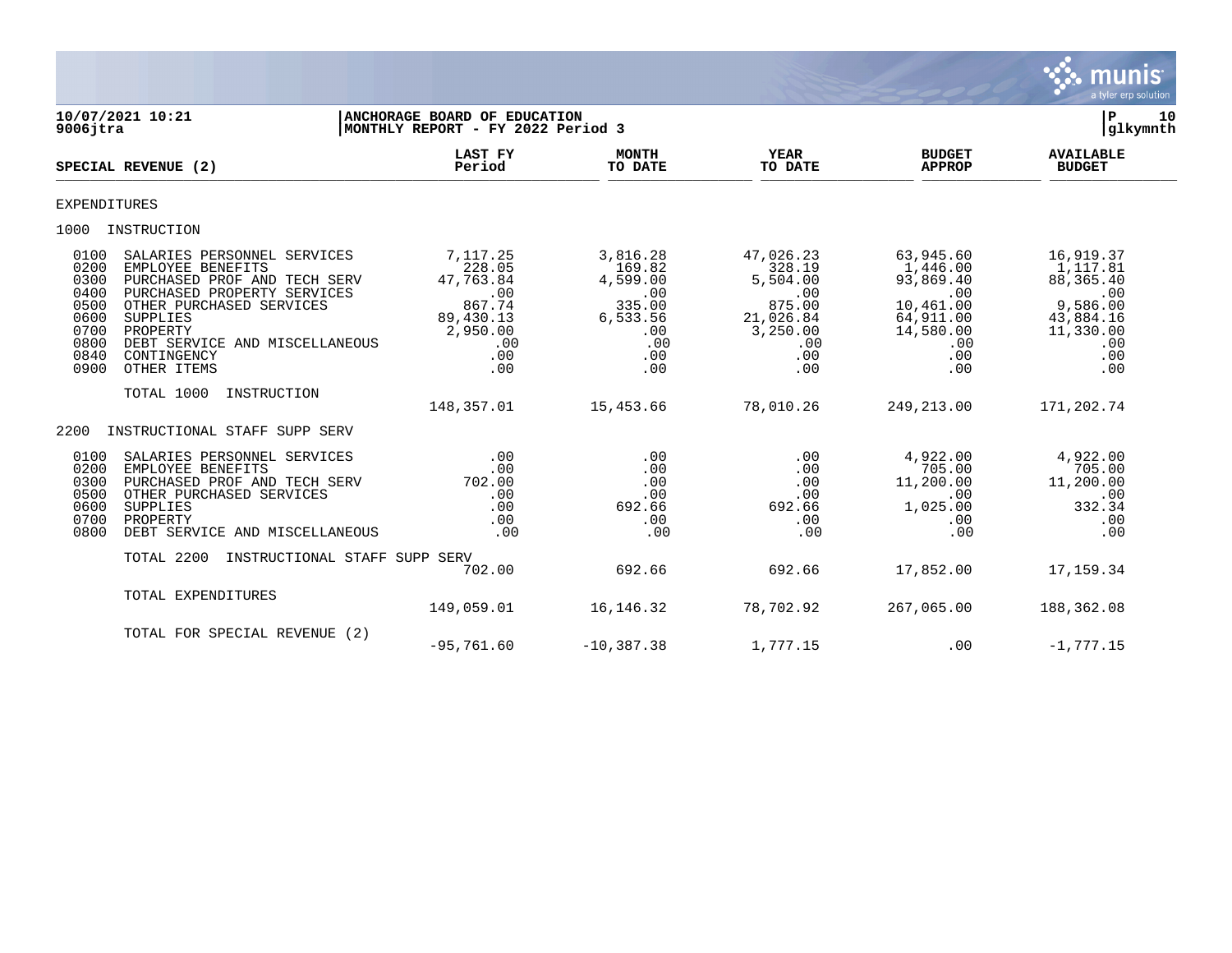|                                  |                                                                   |                         |                        |                                | munis<br>a tyler erp solution     |
|----------------------------------|-------------------------------------------------------------------|-------------------------|------------------------|--------------------------------|-----------------------------------|
| 10/07/2021 10:21<br>$9006$ jtra  | ANCHORAGE BOARD OF EDUCATION<br>MONTHLY REPORT - FY 2022 Period 3 |                         |                        |                                | lР<br>11<br> glkymnth             |
| CAPITAL OUTLAY FUND (310)        | LAST FY<br>Period                                                 | <b>MONTH</b><br>TO DATE | <b>YEAR</b><br>TO DATE | <b>BUDGET</b><br><b>APPROP</b> | <b>AVAILABLE</b><br><b>BUDGET</b> |
| <b>REVENUES</b>                  |                                                                   |                         |                        |                                |                                   |
| 0999 BEGINNING BALANCE           |                                                                   |                         |                        |                                |                                   |
| TOTAL 0999 BEGINNING BALANCE     | .00                                                               | .00                     | .00                    | .00                            | .00                               |
| RECEIPTS                         |                                                                   |                         |                        |                                |                                   |
| REVENUE FROM LOCAL SOURCES       |                                                                   |                         |                        |                                |                                   |
| EARNINGS ON INVESTMENTS          |                                                                   |                         |                        |                                |                                   |
| 1510 INTEREST ON INVESTMENTS     | 46.41                                                             | 23.02                   | 87.14                  | .00                            | $-87.14$                          |
| TOTAL EARNINGS ON INVESTMENTS    | 46.41                                                             | 23.02                   | 87.14                  | .00                            | $-87.14$                          |
| TOTAL REVENUE FROM LOCAL SOURCES | 46.41                                                             | 23.02                   | 87.14                  | .00                            | $-87.14$                          |
| REVENUE FROM STATE SOURCES       |                                                                   |                         |                        |                                |                                   |
| RESTRICTED                       |                                                                   |                         |                        |                                |                                   |
| 3200 RESTRICTED STATE REVENUE    | 17,283.00                                                         | .00                     | 18,124.00              | 36,248.00                      | 18,124.00                         |
| TOTAL RESTRICTED                 | 17,283.00                                                         | .00                     | 18,124.00              | 36,248.00                      | 18,124.00                         |
| TOTAL REVENUE FROM STATE SOURCES | 17,283.00                                                         | .00                     | 18,124.00              | 36,248.00                      | 18,124.00                         |
| OTHER RECEIPTS                   |                                                                   |                         |                        |                                |                                   |
| INTERFUND TRANSFERS              |                                                                   |                         |                        |                                |                                   |
| 5210 FUND TRANSFER               | .00                                                               | .00                     | .00                    | .00                            | .00                               |
| TOTAL INTERFUND TRANSFERS        | .00                                                               | .00                     | .00                    | .00                            | .00                               |
| TOTAL OTHER RECEIPTS             | .00                                                               | .00                     | .00                    | .00                            | .00                               |
| TOTAL RECEIPTS                   | 17,329.41                                                         | 23.02                   | 18,211.14              | 36,248.00                      | 18,036.86                         |
| TOTAL REVENUE                    | 17,329.41                                                         | 23.02                   | 18, 211. 14            | 36,248.00                      | 18,036.86                         |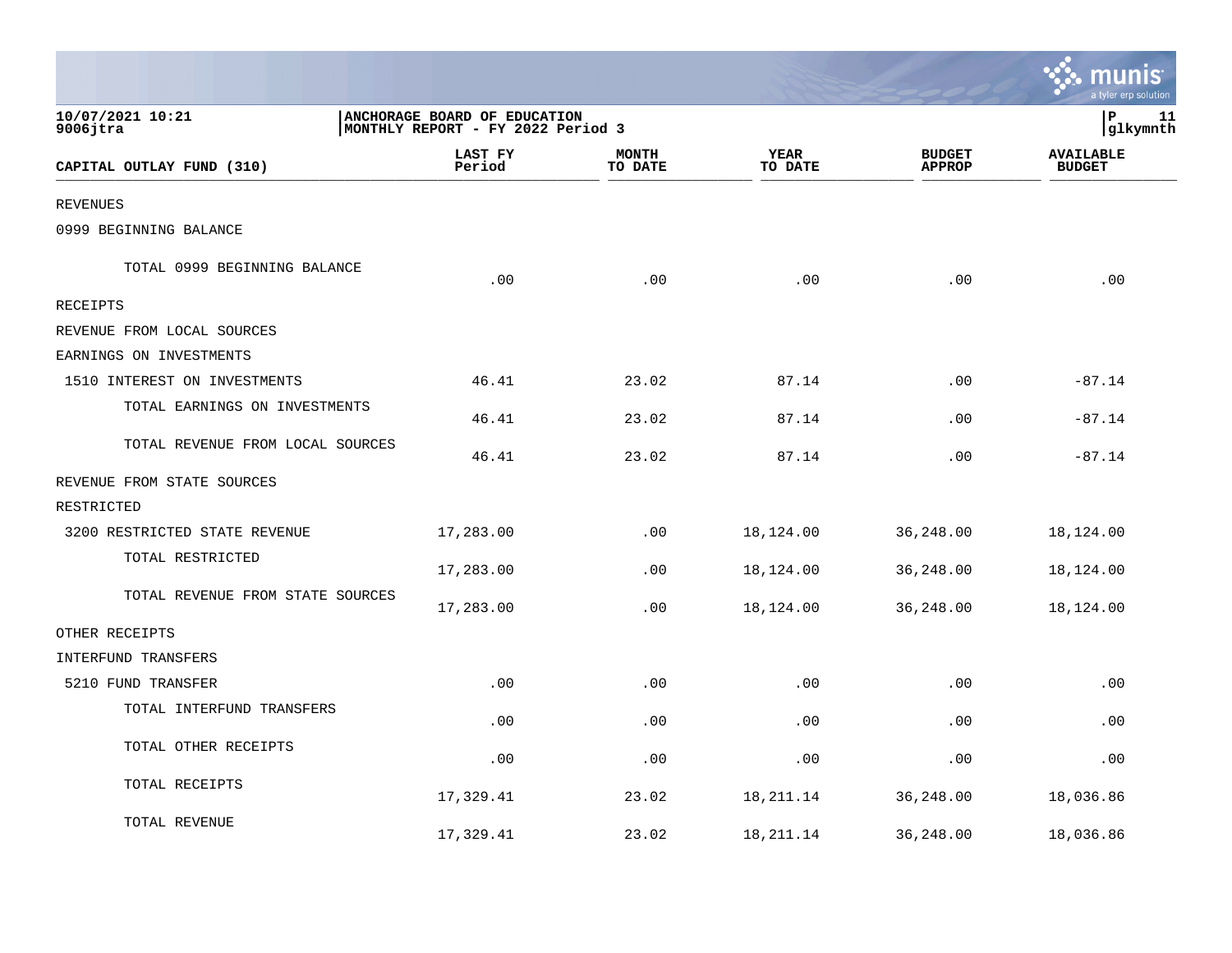

| 10/07/2021 10:21<br>$9006$ jtra                                               | ANCHORAGE BOARD OF EDUCATION<br>MONTHLY REPORT - FY 2022 Period 3 | 12<br> P<br> glkymnth   |                        |                                |                                   |
|-------------------------------------------------------------------------------|-------------------------------------------------------------------|-------------------------|------------------------|--------------------------------|-----------------------------------|
| CAPITAL OUTLAY FUND (310)                                                     | LAST FY<br>Period                                                 | <b>MONTH</b><br>TO DATE | <b>YEAR</b><br>TO DATE | <b>BUDGET</b><br><b>APPROP</b> | <b>AVAILABLE</b><br><b>BUDGET</b> |
| <b>EXPENDITURES</b>                                                           |                                                                   |                         |                        |                                |                                   |
| 5100<br>DEBT SERVICE                                                          |                                                                   |                         |                        |                                |                                   |
| 0400<br>PURCHASED PROPERTY SERVICES<br>0800<br>DEBT SERVICE AND MISCELLANEOUS | .00<br>.00                                                        | .00<br>.00              | .00<br>.00             | 36,248.00<br>.00               | 36,248.00<br>.00                  |
| TOTAL 5100<br>DEBT SERVICE                                                    | .00                                                               | .00                     | .00                    | 36, 248.00                     | 36,248.00                         |
| 5200<br>FUND TRANSFERS                                                        |                                                                   |                         |                        |                                |                                   |
| 0900<br>OTHER ITEMS                                                           | 11,928.50                                                         | .00                     | .00                    | .00                            | .00                               |
| TOTAL 5200<br>FUND TRANSFERS                                                  | 11,928.50                                                         | .00                     | .00                    | .00                            | .00                               |
| TOTAL EXPENDITURES                                                            | 11,928.50                                                         | .00                     | .00                    | 36, 248.00                     | 36,248.00                         |
| TOTAL FOR CAPITAL OUTLAY FUND (310)                                           | 5,400.91                                                          | 23.02                   | 18,211.14              | .00                            | $-18, 211.14$                     |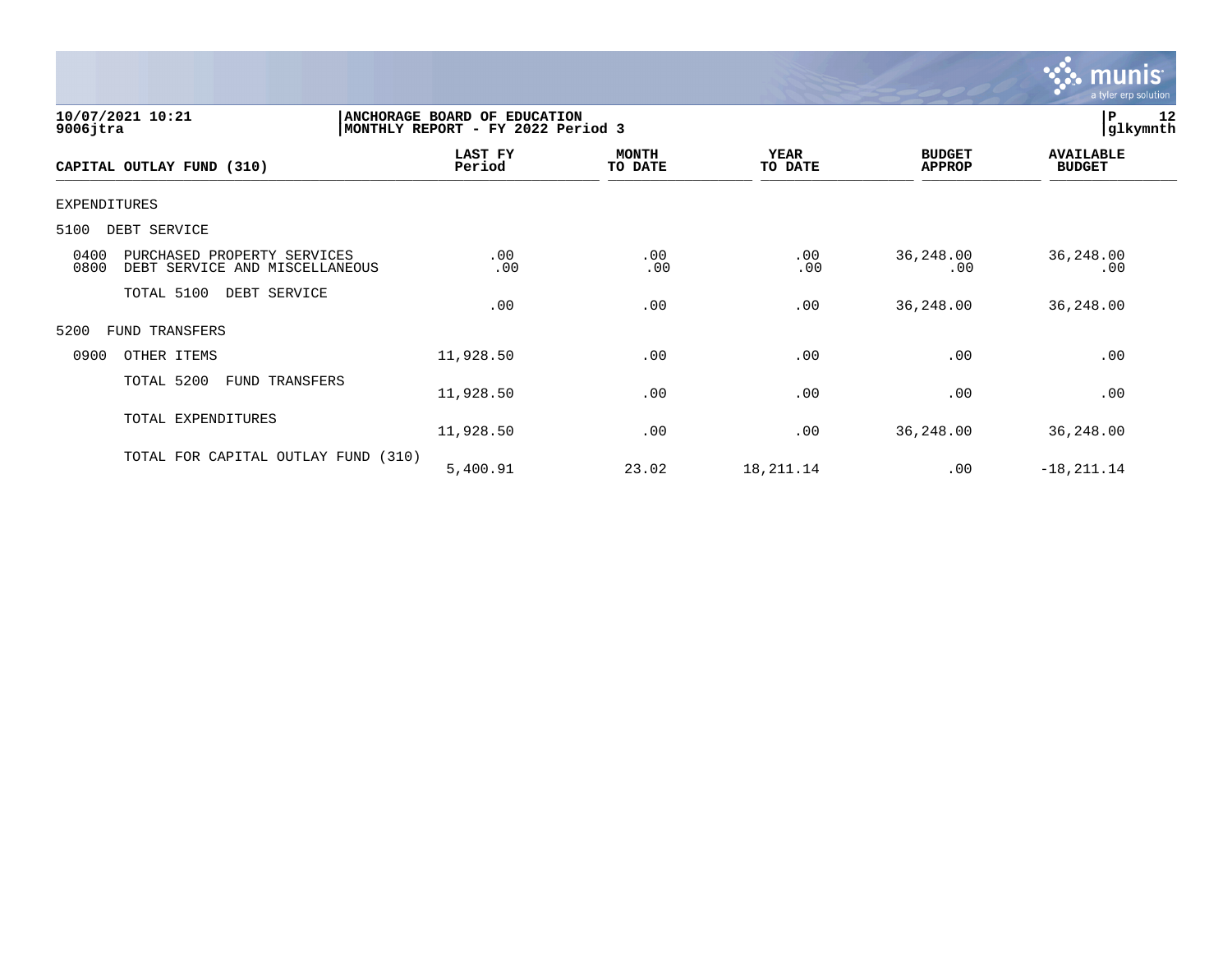|                                                           |                                                                   |                         |                             |                                | munis<br>a tyler erp solution     |
|-----------------------------------------------------------|-------------------------------------------------------------------|-------------------------|-----------------------------|--------------------------------|-----------------------------------|
| 10/07/2021 10:21<br>$9006$ jtra                           | ANCHORAGE BOARD OF EDUCATION<br>MONTHLY REPORT - FY 2022 Period 3 | P<br>13<br>glkymnth     |                             |                                |                                   |
| BUILDING FUND (FSPK) (320)                                | LAST FY<br>Period                                                 | <b>MONTH</b><br>TO DATE | <b>YEAR</b><br>TO DATE      | <b>BUDGET</b><br><b>APPROP</b> | <b>AVAILABLE</b><br><b>BUDGET</b> |
| <b>REVENUES</b>                                           |                                                                   |                         |                             |                                |                                   |
| 0999 BEGINNING BALANCE                                    |                                                                   |                         |                             |                                |                                   |
| TOTAL 0999 BEGINNING BALANCE                              | .00                                                               | .00                     | .00                         | .00                            | .00                               |
| RECEIPTS                                                  |                                                                   |                         |                             |                                |                                   |
| REVENUE FROM LOCAL SOURCES                                |                                                                   |                         |                             |                                |                                   |
| AD VALOREM TAXES                                          |                                                                   |                         |                             |                                |                                   |
| 1111 GENERAL PROPERTY TAX<br>1115 DELINQUENT PROPERTY TAX | .00<br>.00                                                        | .00<br>.00              | $.00 \,$<br>.00             | 262, 315.00<br>.00             | 262,315.00<br>.00                 |
| TOTAL AD VALOREM TAXES                                    | .00                                                               | .00                     | .00                         | 262,315.00                     | 262, 315.00                       |
| EARNINGS ON INVESTMENTS                                   |                                                                   |                         |                             |                                |                                   |
| 1510 INTEREST ON INVESTMENTS                              | 415.11                                                            | 246.20                  | 932.06                      | .00                            | $-932.06$                         |
| TOTAL EARNINGS ON INVESTMENTS                             | 415.11                                                            | 246.20                  | 932.06                      | .00                            | $-932.06$                         |
| TOTAL REVENUE FROM LOCAL SOURCES                          | 415.11                                                            | 246.20                  | 932.06                      | 262,315.00                     | 261,382.94                        |
| REVENUE FROM STATE SOURCES                                |                                                                   |                         |                             |                                |                                   |
| RESTRICTED                                                |                                                                   |                         |                             |                                |                                   |
| 3200 RESTRICTED STATE REVENUE                             | .00                                                               | .00                     | .00                         | .00                            | .00                               |
| TOTAL RESTRICTED                                          | .00                                                               | .00                     | .00                         | .00                            | .00                               |
| TOTAL REVENUE FROM STATE SOURCES                          | .00                                                               | .00                     | .00                         | .00                            | .00                               |
| OTHER RECEIPTS                                            |                                                                   |                         |                             |                                |                                   |
| INTERFUND TRANSFERS                                       |                                                                   |                         |                             |                                |                                   |
| 5210 FUND TRANSFER                                        | .00                                                               | .00                     | $\boldsymbol{\mathsf{.00}}$ | .00                            | .00                               |
| TOTAL INTERFUND TRANSFERS                                 | .00                                                               | .00                     | .00                         | .00                            | .00                               |
| TOTAL OTHER RECEIPTS                                      | .00                                                               | .00                     | .00                         | .00                            | .00                               |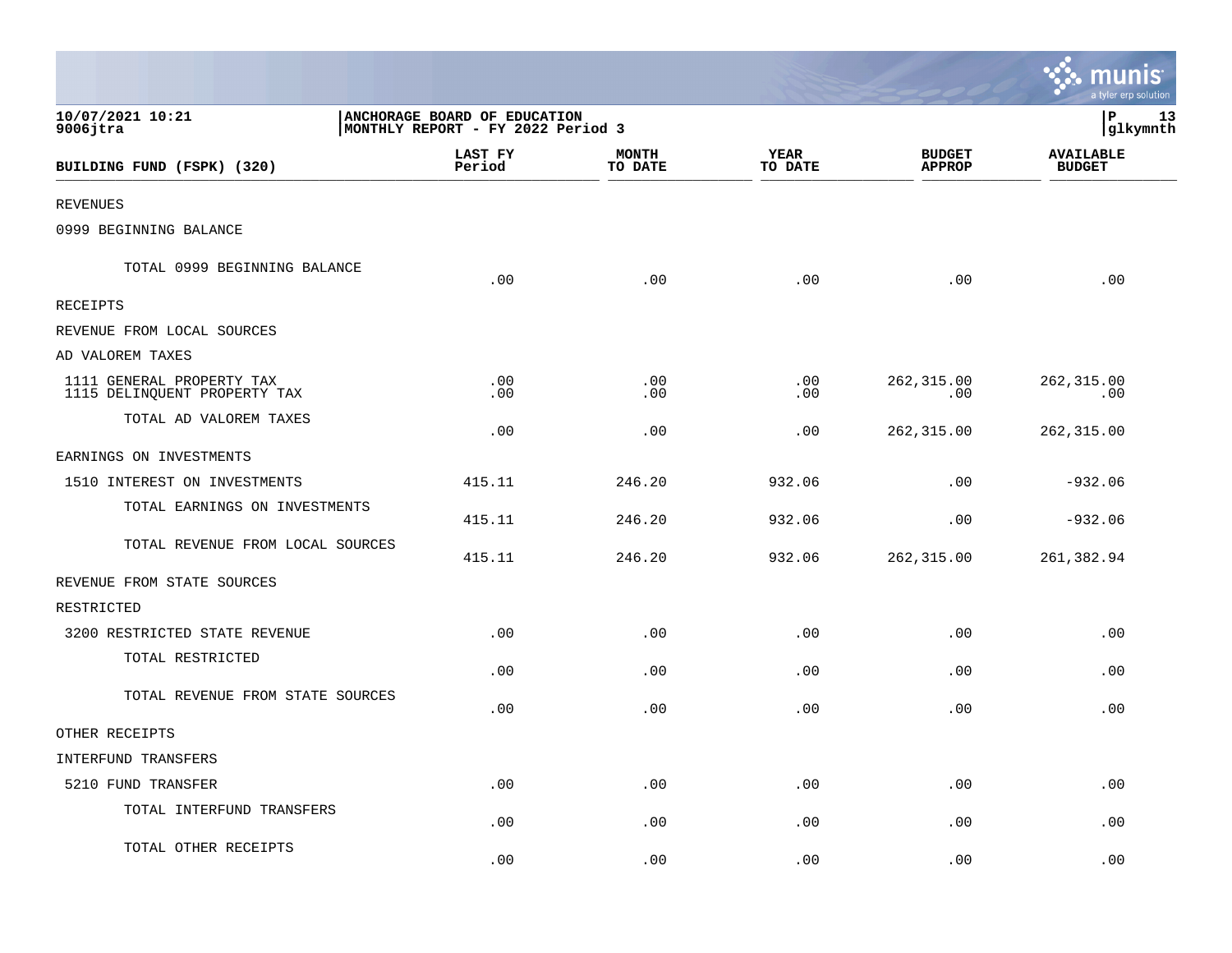|                                 |                                                                   |                         |                        |                                | munis<br>a tyler erp solution     |  |
|---------------------------------|-------------------------------------------------------------------|-------------------------|------------------------|--------------------------------|-----------------------------------|--|
| 10/07/2021 10:21<br>$9006$ jtra | ANCHORAGE BOARD OF EDUCATION<br>MONTHLY REPORT - FY 2022 Period 3 |                         |                        |                                | 14<br>P<br> glkymnth              |  |
| BUILDING FUND (FSPK) (320)      | LAST FY<br>Period                                                 | <b>MONTH</b><br>TO DATE | <b>YEAR</b><br>TO DATE | <b>BUDGET</b><br><b>APPROP</b> | <b>AVAILABLE</b><br><b>BUDGET</b> |  |
| TOTAL RECEIPTS                  | 415.11                                                            | 246.20                  | 932.06                 | 262,315.00                     | 261,382.94                        |  |
| TOTAL REVENUE                   | 415.11                                                            | 246.20                  | 932.06                 | 262,315.00                     | 261,382.94                        |  |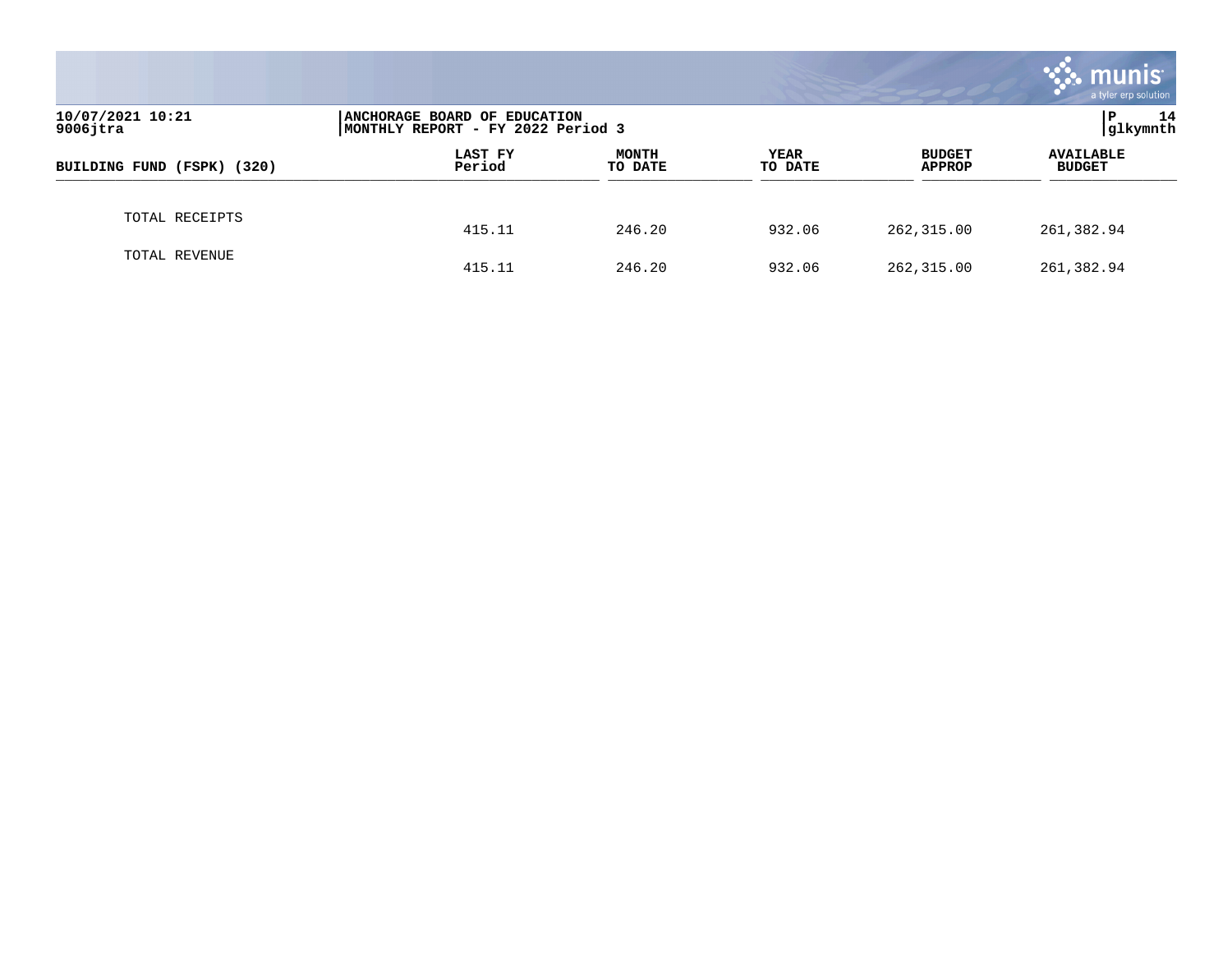

| 10/07/2021 10:21<br>$9006$ jtra                                                                                   | ANCHORAGE BOARD OF EDUCATION<br>MONTHLY REPORT - FY 2022 Period 3 | 15<br>lР<br> glkymnth   |                        |                                |                                   |  |
|-------------------------------------------------------------------------------------------------------------------|-------------------------------------------------------------------|-------------------------|------------------------|--------------------------------|-----------------------------------|--|
| BUILDING FUND (FSPK) (320)                                                                                        | LAST FY<br>Period                                                 | <b>MONTH</b><br>TO DATE | <b>YEAR</b><br>TO DATE | <b>BUDGET</b><br><b>APPROP</b> | <b>AVAILABLE</b><br><b>BUDGET</b> |  |
| <b>EXPENDITURES</b>                                                                                               |                                                                   |                         |                        |                                |                                   |  |
| 5100<br>DEBT SERVICE                                                                                              |                                                                   |                         |                        |                                |                                   |  |
| 0400<br>PURCHASED PROPERTY SERVICES<br>0500<br>OTHER PURCHASED SERVICES<br>0800<br>DEBT SERVICE AND MISCELLANEOUS | .00<br>.00<br>.00                                                 | .00<br>.00<br>.00       | .00<br>.00<br>.00      | 262,315.00<br>.00<br>.00       | 262,315.00<br>.00<br>.00          |  |
| TOTAL 5100<br>DEBT SERVICE                                                                                        | .00                                                               | .00                     | .00                    | 262,315.00                     | 262,315.00                        |  |
| 5200<br><b>FUND TRANSFERS</b>                                                                                     |                                                                   |                         |                        |                                |                                   |  |
| 0900<br>OTHER ITEMS                                                                                               | .00                                                               | .00                     | .00                    | .00                            | .00                               |  |
| TOTAL 5200<br>FUND TRANSFERS                                                                                      | .00                                                               | .00                     | .00                    | .00                            | .00                               |  |
| TOTAL EXPENDITURES                                                                                                | .00                                                               | .00                     | .00                    | 262,315.00                     | 262, 315.00                       |  |
| TOTAL FOR BUILDING FUND<br>(320)<br>(FSPK)                                                                        | 415.11                                                            | 246.20                  | 932.06                 | .00                            | $-932.06$                         |  |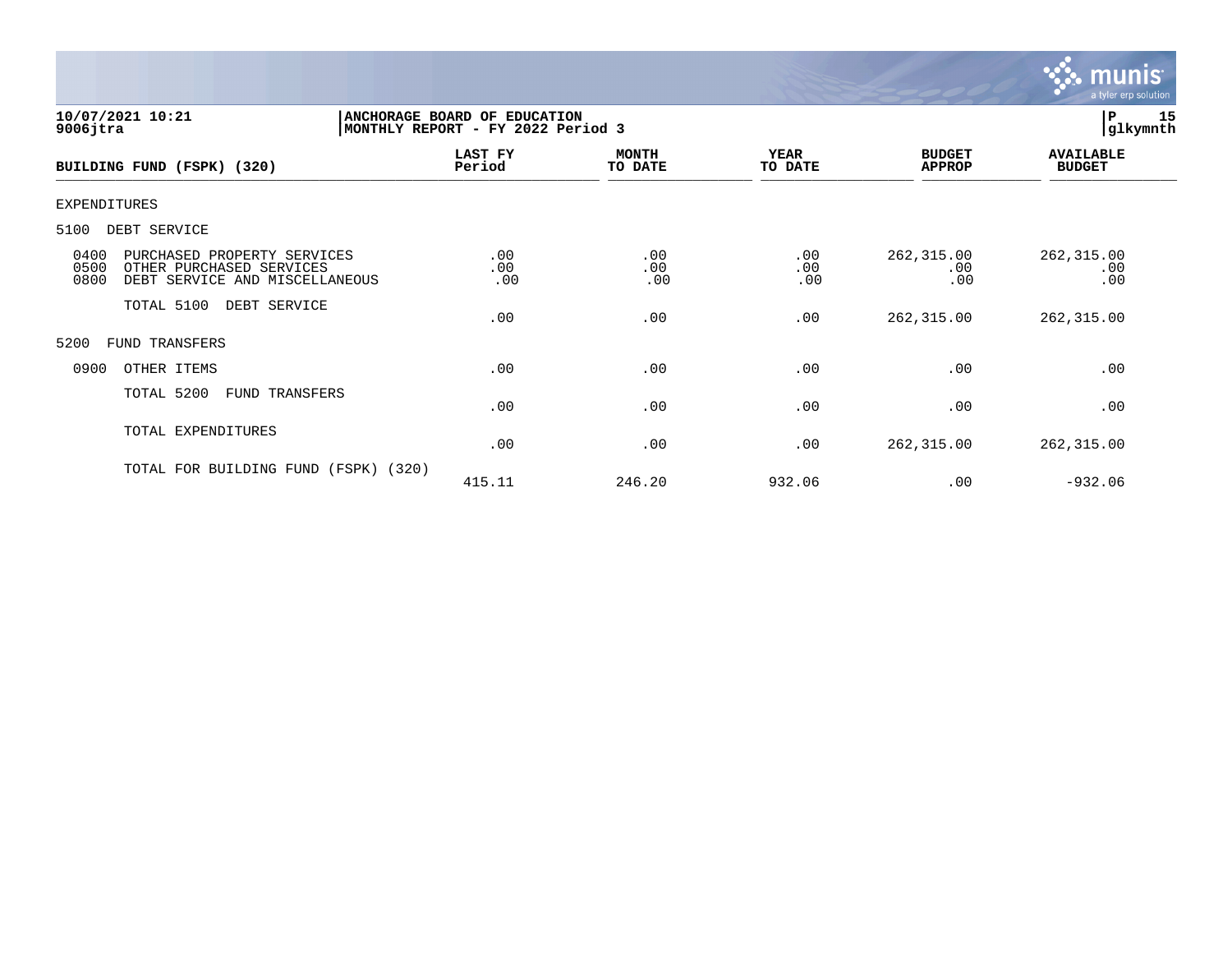|                                        |                          |                                                                   |                        |                                | a tyler erp solution              |  |
|----------------------------------------|--------------------------|-------------------------------------------------------------------|------------------------|--------------------------------|-----------------------------------|--|
| 10/07/2021 10:21<br>$9006$ jtra        |                          | ANCHORAGE BOARD OF EDUCATION<br>MONTHLY REPORT - FY 2022 Period 3 |                        |                                |                                   |  |
| CONSTRUCTION FUND (360)                | <b>LAST FY</b><br>Period | <b>MONTH</b><br>TO DATE                                           | <b>YEAR</b><br>TO DATE | <b>BUDGET</b><br><b>APPROP</b> | <b>AVAILABLE</b><br><b>BUDGET</b> |  |
| <b>REVENUES</b>                        |                          |                                                                   |                        |                                |                                   |  |
| 0999 BEGINNING BALANCE                 |                          |                                                                   |                        |                                |                                   |  |
| TOTAL 0999 BEGINNING BALANCE           | .00                      | .00                                                               | .00                    | .00                            | .00                               |  |
| <b>RECEIPTS</b>                        |                          |                                                                   |                        |                                |                                   |  |
| REVENUE FROM LOCAL SOURCES             |                          |                                                                   |                        |                                |                                   |  |
| OTHER REVENUE FROM LOCAL SOURCES       |                          |                                                                   |                        |                                |                                   |  |
| 1990 MISCELLANEOUS REVENUE             | .00                      | .00                                                               | .00                    | .00                            | .00                               |  |
| TOTAL OTHER REVENUE FROM LOCAL SOURCES | .00                      | .00                                                               | .00                    | .00                            | .00                               |  |
| TOTAL REVENUE FROM LOCAL SOURCES       | .00                      | .00                                                               | .00                    | .00                            | .00                               |  |
| OTHER RECEIPTS                         |                          |                                                                   |                        |                                |                                   |  |
| INTERFUND TRANSFERS                    |                          |                                                                   |                        |                                |                                   |  |
| 5210 FUND TRANSFER                     | 11,928.50                | .00                                                               | .00                    | .00                            | .00                               |  |
| TOTAL INTERFUND TRANSFERS              | 11,928.50                | .00                                                               | .00                    | .00                            | .00                               |  |
| TOTAL OTHER RECEIPTS                   | 11,928.50                | .00                                                               | .00                    | .00                            | .00                               |  |
| TOTAL RECEIPTS                         | 11,928.50                | .00                                                               | .00                    | .00                            | .00                               |  |
| TOTAL REVENUE                          | 11,928.50                | .00                                                               | .00                    | .00                            | .00                               |  |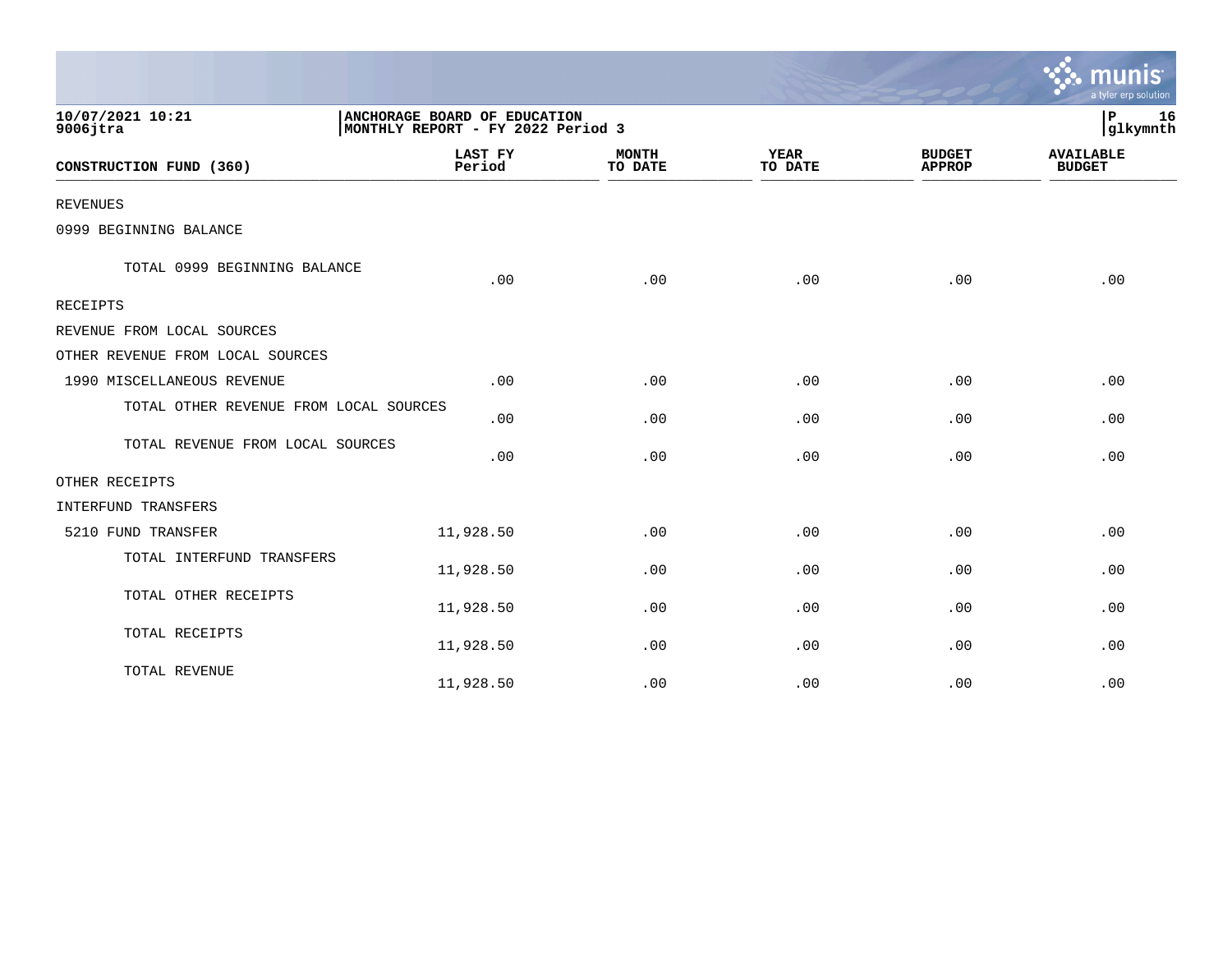

| 10/07/2021 10:21<br>$9006$ jtra                                                                                                                                                            | ANCHORAGE BOARD OF EDUCATION<br>MONTHLY REPORT - FY 2022 Period 3 | 17<br>IΡ<br> glkymnth                  |                                        |                                        |                                        |
|--------------------------------------------------------------------------------------------------------------------------------------------------------------------------------------------|-------------------------------------------------------------------|----------------------------------------|----------------------------------------|----------------------------------------|----------------------------------------|
| CONSTRUCTION FUND (360)                                                                                                                                                                    | LAST FY<br>Period                                                 | <b>MONTH</b><br>TO DATE                | YEAR<br>TO DATE                        | <b>BUDGET</b><br><b>APPROP</b>         | <b>AVAILABLE</b><br><b>BUDGET</b>      |
| EXPENDITURES                                                                                                                                                                               |                                                                   |                                        |                                        |                                        |                                        |
| 4700<br>BUILDING IMPROVEMENTS                                                                                                                                                              |                                                                   |                                        |                                        |                                        |                                        |
| 0100<br>SALARIES PERSONNEL SERVICES<br>0200<br>EMPLOYEE BENEFITS<br>0300<br>PURCHASED PROF AND TECH SERV<br>0400<br>PURCHASED<br>PROPERTY SERVICES<br>0600<br>SUPPLIES<br>0700<br>PROPERTY | .00<br>.00<br>.00<br>11,928.50<br>.00<br>.00                      | .00<br>.00<br>.00<br>.00<br>.00<br>.00 | .00<br>.00<br>.00<br>.00<br>.00<br>.00 | .00<br>.00<br>.00<br>.00<br>.00<br>.00 | .00<br>.00<br>.00<br>.00<br>.00<br>.00 |
| TOTAL 4700<br>BUILDING IMPROVEMENTS                                                                                                                                                        | 11,928.50                                                         | .00                                    | .00                                    | .00                                    | .00                                    |
| TOTAL EXPENDITURES                                                                                                                                                                         | 11,928.50                                                         | .00                                    | .00                                    | .00                                    | .00                                    |
| TOTAL FOR CONSTRUCTION FUND                                                                                                                                                                | (360)<br>.00                                                      | .00                                    | .00                                    | .00                                    | .00                                    |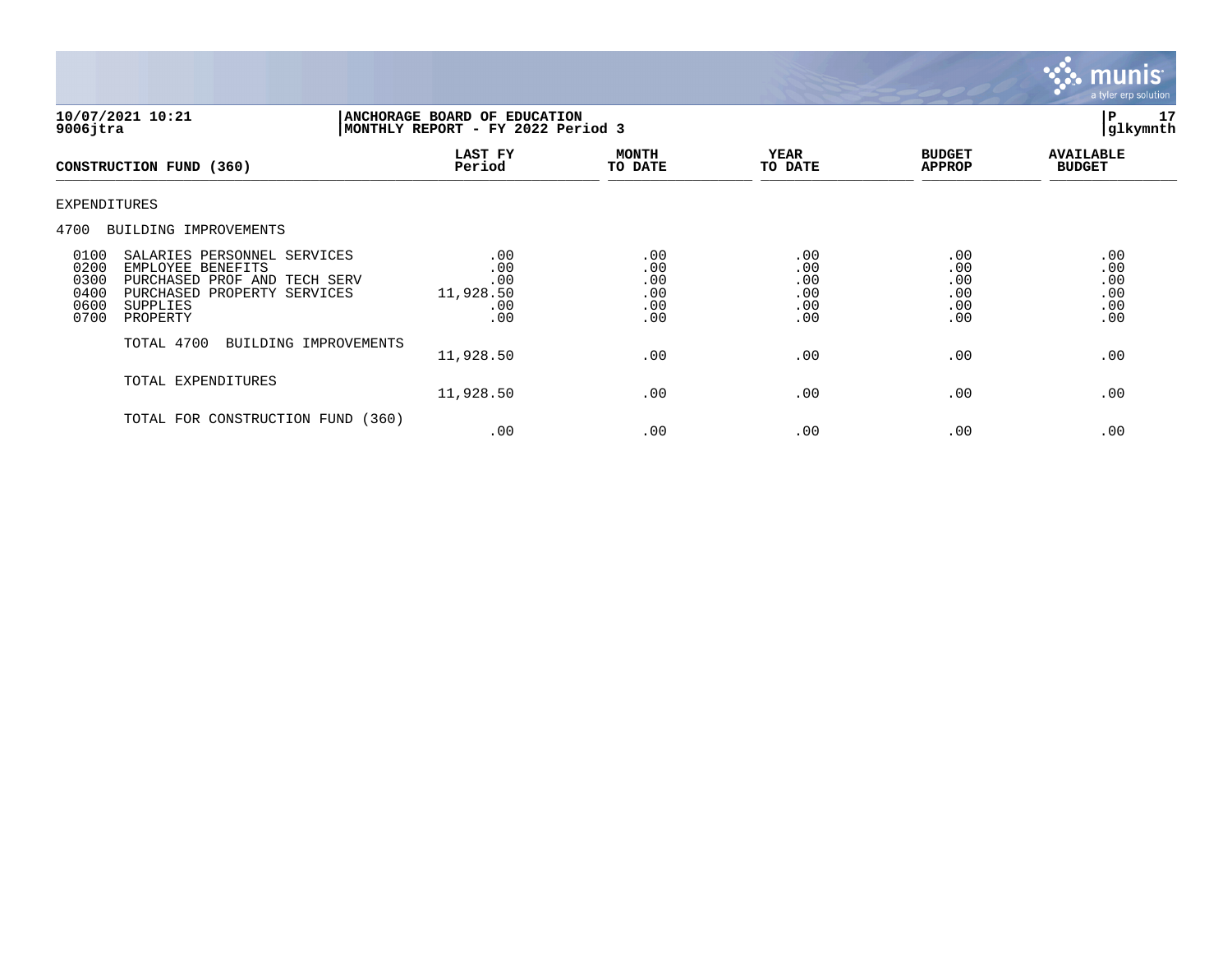|                                                                                                                                                                                                                                                                                                                                                                             |                                                                                 |                                                                               |                                                                                     |                                                                                | a tyler erp solution                                                            |
|-----------------------------------------------------------------------------------------------------------------------------------------------------------------------------------------------------------------------------------------------------------------------------------------------------------------------------------------------------------------------------|---------------------------------------------------------------------------------|-------------------------------------------------------------------------------|-------------------------------------------------------------------------------------|--------------------------------------------------------------------------------|---------------------------------------------------------------------------------|
| 10/07/2021 10:21<br>$9006$ jtra                                                                                                                                                                                                                                                                                                                                             | ANCHORAGE BOARD OF EDUCATION<br>MONTHLY REPORT - FY 2022 Period 3               |                                                                               |                                                                                     |                                                                                | P<br>18<br>glkymnth                                                             |
| FOOD SERVICE FUND (51)                                                                                                                                                                                                                                                                                                                                                      | LAST FY<br>Period                                                               | <b>MONTH</b><br>TO DATE                                                       | YEAR<br>TO DATE                                                                     | <b>BUDGET</b><br><b>APPROP</b>                                                 | <b>AVAILABLE</b><br><b>BUDGET</b>                                               |
| <b>REVENUES</b>                                                                                                                                                                                                                                                                                                                                                             |                                                                                 |                                                                               |                                                                                     |                                                                                |                                                                                 |
| 0999 BEGINNING BALANCE                                                                                                                                                                                                                                                                                                                                                      |                                                                                 |                                                                               |                                                                                     |                                                                                |                                                                                 |
| TOTAL 0999 BEGINNING BALANCE                                                                                                                                                                                                                                                                                                                                                | 9,566.27                                                                        | .00                                                                           | 1,381.47                                                                            | 1,381.47                                                                       | .00                                                                             |
| <b>RECEIPTS</b>                                                                                                                                                                                                                                                                                                                                                             |                                                                                 |                                                                               |                                                                                     |                                                                                |                                                                                 |
| REVENUE FROM LOCAL SOURCES                                                                                                                                                                                                                                                                                                                                                  |                                                                                 |                                                                               |                                                                                     |                                                                                |                                                                                 |
| EARNINGS ON INVESTMENTS                                                                                                                                                                                                                                                                                                                                                     |                                                                                 |                                                                               |                                                                                     |                                                                                |                                                                                 |
| 1510 INTEREST ON INVESTMENTS                                                                                                                                                                                                                                                                                                                                                | .35                                                                             | 2.50                                                                          | 4.76                                                                                | 150.00                                                                         | 145.24                                                                          |
| TOTAL EARNINGS ON INVESTMENTS                                                                                                                                                                                                                                                                                                                                               | .35                                                                             | 2.50                                                                          | 4.76                                                                                | 150.00                                                                         | 145.24                                                                          |
| FOOD SERVICE                                                                                                                                                                                                                                                                                                                                                                |                                                                                 |                                                                               |                                                                                     |                                                                                |                                                                                 |
| 1611 REIMBURSABLE SCHOOL LUNCH PROG<br>1612 REIMBURSABLE SCH BREAKFAST PRG<br>1613 REIMBURSABLE SPECIAL MILK PROG<br>1621 NON-REIMBURSABLE LUNCH PROG<br>1622 NON-REIMBURSABLE BREAKFAST PRG<br>1623 NON-REIMBURSABLE MILK PROGRAM<br>1624 NON-REIMBURSBLE A LA CARTE PRG<br>1629 NON-REIMBURSBLE OTHER FOOD PRG<br>1629 MY SCHOOL BUCKS RECEIPTS<br>1630 SPECIAL FUNCTIONS | .00<br>.00<br>.00<br>.00<br>.00<br>.00<br>.00<br>$-4,523.99$<br>7,289.01<br>.00 | .00<br>.00<br>.00<br>.00<br>.00<br>.00<br>.00<br>16,913.64<br>5,771.05<br>.00 | .00<br>.00<br>.00<br>$.00 \,$<br>.00<br>.00<br>.00<br>17,997.30<br>12,279.80<br>.00 | .00<br>.00<br>.00<br>.00<br>.00<br>.00<br>.00<br>16,000.00<br>16,000.00<br>.00 | .00<br>.00<br>.00<br>.00<br>.00<br>.00<br>.00<br>$-1,997.30$<br>3,720.20<br>.00 |
| TOTAL FOOD SERVICE                                                                                                                                                                                                                                                                                                                                                          | 2,765.02                                                                        | 22,684.69                                                                     | 30, 277. 10                                                                         | 32,000.00                                                                      | 1,722.90                                                                        |
| OTHER REVENUE FROM LOCAL SOURCES                                                                                                                                                                                                                                                                                                                                            |                                                                                 |                                                                               |                                                                                     |                                                                                |                                                                                 |
| 1920 CONTRIBUTIONS/DONATIONS<br>1980 REFUND OF PRIOR YR EXPENDITURE<br>1990 MISCELLANEOUS REVENUE                                                                                                                                                                                                                                                                           | $.00$<br>.00<br>.00                                                             | .00<br>.00<br>.00                                                             | .00<br>.00<br>.00                                                                   | .00<br>.00<br>.00                                                              | .00<br>.00<br>.00                                                               |
| TOTAL OTHER REVENUE FROM LOCAL SOURCES                                                                                                                                                                                                                                                                                                                                      | .00                                                                             | .00                                                                           | .00                                                                                 | .00                                                                            | .00                                                                             |
| TOTAL REVENUE FROM LOCAL SOURCES                                                                                                                                                                                                                                                                                                                                            | 2,765.37                                                                        | 22,687.19                                                                     | 30,281.86                                                                           | 32,150.00                                                                      | 1,868.14                                                                        |
| REVENUE FROM STATE SOURCES                                                                                                                                                                                                                                                                                                                                                  |                                                                                 |                                                                               |                                                                                     |                                                                                |                                                                                 |
| RESTRICTED                                                                                                                                                                                                                                                                                                                                                                  |                                                                                 |                                                                               |                                                                                     |                                                                                |                                                                                 |
| 3200 RESTRICTED STATE REVENUE                                                                                                                                                                                                                                                                                                                                               | .00                                                                             | .00                                                                           | .00                                                                                 | 1,350.00                                                                       | 1,350.00                                                                        |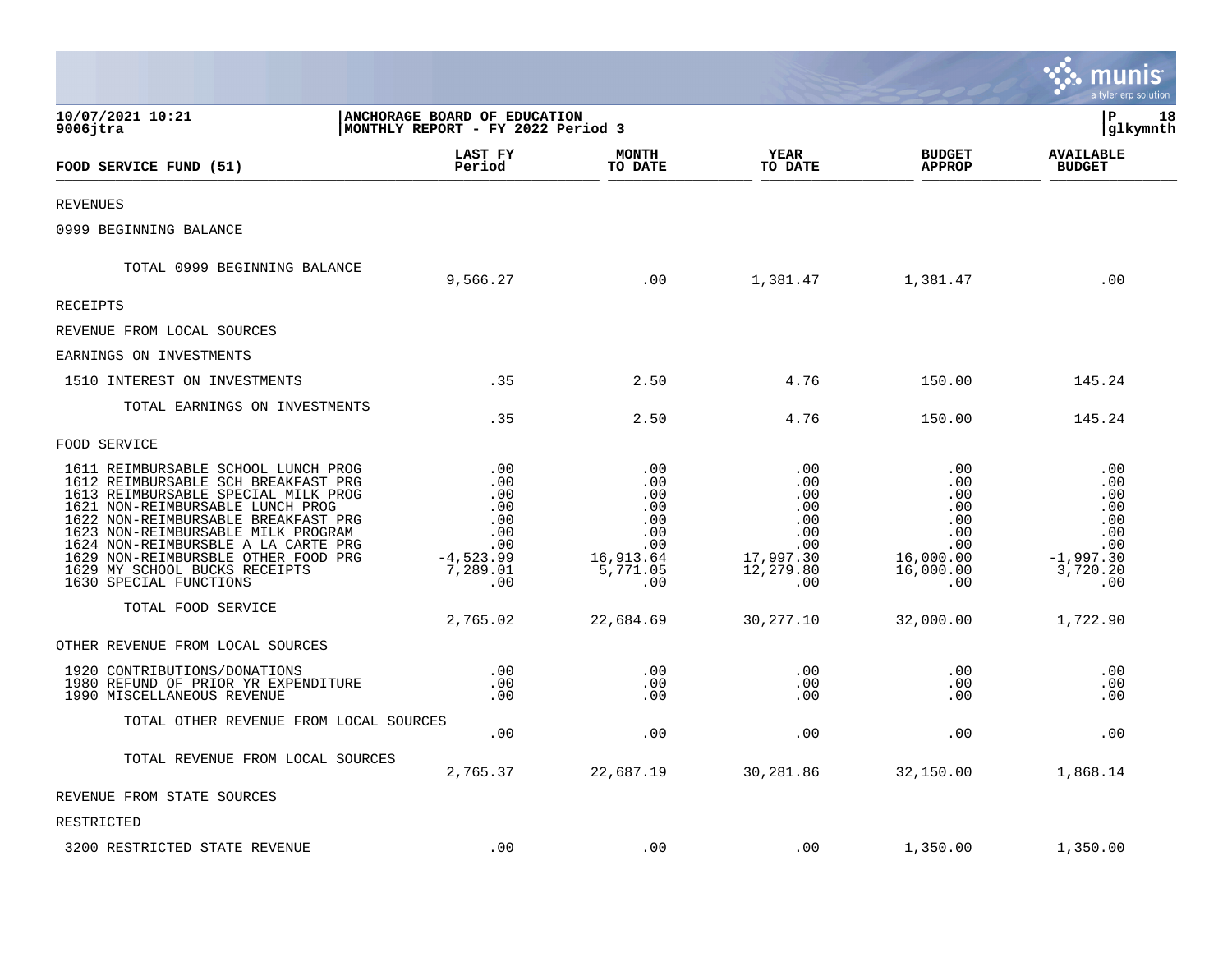

**10/07/2021 10:21 |ANCHORAGE BOARD OF EDUCATION |P 19** MONTHLY REPORT - FY 2022 Period 3  **LAST FY MONTH YEAR BUDGET AVAILABLE FOOD SERVICE FUND (51) Period TO DATE TO DATE APPROP BUDGET**   $\frac{10 \text{ BFR}}{10 \text{ BFR}}$ TOTAL RESTRICTED  $.00$   $.00$   $.00$   $.00$   $.00$   $.00$   $.00$   $.00$   $.00$   $.00$ REVENUE IN LIEU OF TAXES/STATE 3800 REVENUE IN LIEU OF TAXES/STATE .00 .00 .00 .00 .00 TOTAL REVENUE IN LIEU OF TAXES/STATE .00 .00 .00 .00 .00 REVENUE ON BEHALF PAYMENTS 3900 STATE ON-BEHALF PAYMENTS .00 .00 .00 .00 .00 TOTAL REVENUE ON BEHALF PAYMENTS  $.00$  .  $.00$  .  $.00$  .  $.00$  .  $.00$  .  $.00$  .  $.00$  .  $.00$  .  $.00$  .  $.00$  .  $.00$  .  $.00$  .  $.00$  .  $.00$  .  $.00$  .  $.00$  .  $.00$  .  $.00$  .  $.00$  .  $.00$  .  $.00$  .  $.00$  .  $.00$  .  $.00$  .  $.00$  .  $.00$  .  $.00$  .  $.00$ TOTAL REVENUE FROM STATE SOURCES  $.00$   $.00$   $.00$   $.00$   $.00$   $.00$   $.00$   $.00$   $.00$   $.00$ REVENUE FROM FEDERAL SOURCES RESTRICTED THROUGH THE STATE 4500 RESTRICTED FED THRU STATE 18.36 .00 .00 207,367.00 207,367.00 TOTAL RESTRICTED THROUGH THE STATE 18.36 .00 .00 207,367.00 207,367.00 CHILD NUTRITION PROGRAM DONATED COMMODIT 4950 CHILD NUTR PRG DONATED COMMOD .00 .00 .00 .00 .00 TOTAL CHILD NUTRITION PROGRAM DONATED COMMODIT  $.00$  .  $.00$  .  $.00$  .  $.00$  .  $.00$  .  $.00$  .  $.00$  .  $.00$  .  $.00$  .  $.00$  .  $.00$  .  $.00$  .  $.00$  .  $.00$  .  $.00$  .  $.00$  .  $.00$  .  $.00$  .  $.00$  .  $.00$  .  $.00$  .  $.00$  .  $.00$  .  $.00$  .  $.00$  .  $.00$  .  $.00$  .  $.00$ TOTAL REVENUE FROM FEDERAL SOURCES 18.36 .00 .00 207,367.00 207,367.00 OTHER RECEIPTS INTERFUND TRANSFERS 5210 FUND TRANSFER .00 .00 .00 13,970.00 13,970.00 TOTAL INTERFUND TRANSFERS  $.00$   $.00$   $.00$   $.00$   $.00$   $.00$   $.00$   $.00$   $.00$   $.00$ SALE OR COMP FOR LOSS OF ASSETS 5341 SALE OF EQUIPMENT ETC .00 .00 .00 .00 .00 5342 LOSS COMP - EQUIPMENT ETC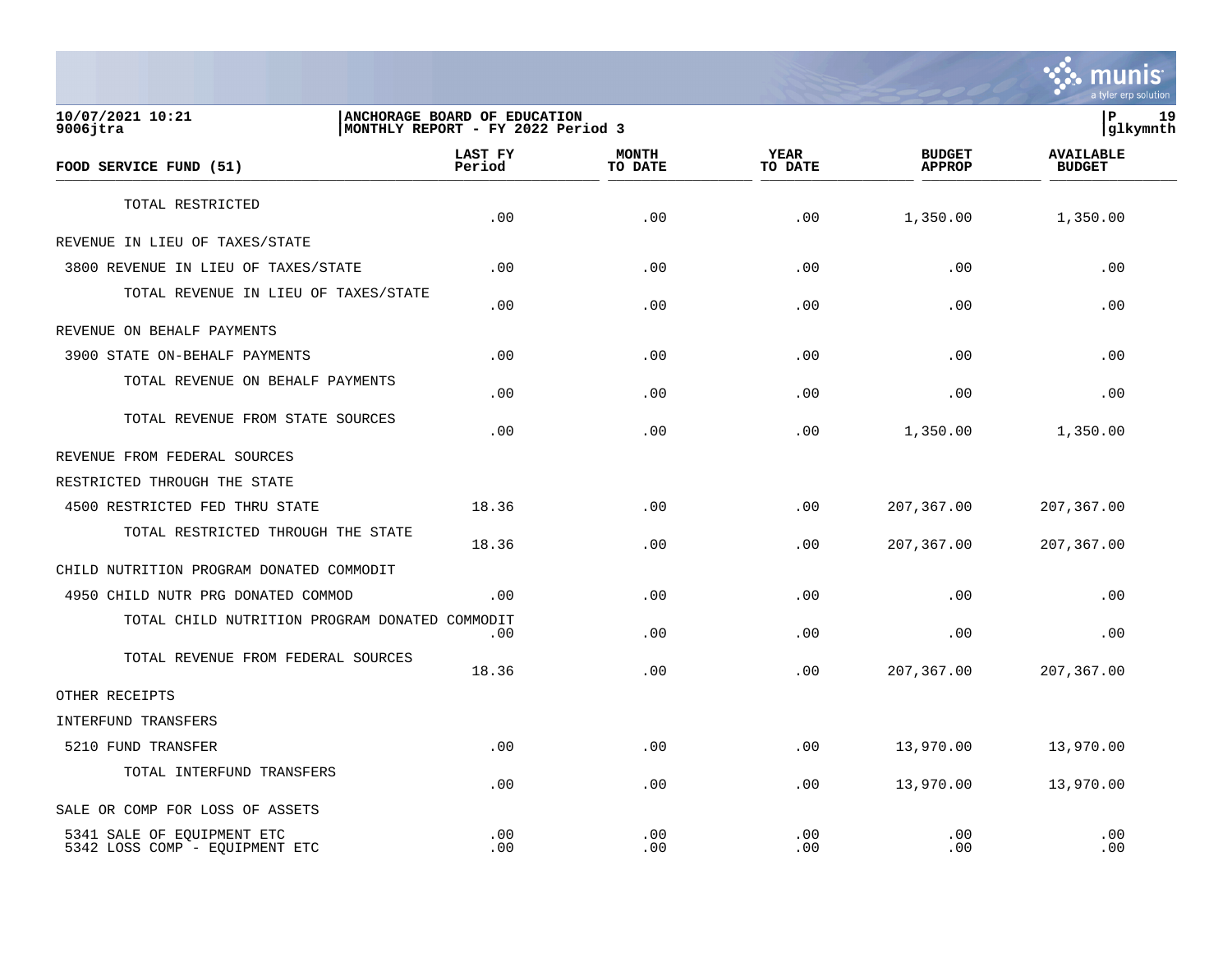

| 10/07/2021 10:21<br>$9006$ jtra       |                   | ANCHORAGE BOARD OF EDUCATION<br>MONTHLY REPORT - FY 2022 Period 3 |                 |                                |                                   |  |
|---------------------------------------|-------------------|-------------------------------------------------------------------|-----------------|--------------------------------|-----------------------------------|--|
| FOOD SERVICE FUND (51)                | LAST FY<br>Period | <b>MONTH</b><br>TO DATE                                           | YEAR<br>TO DATE | <b>BUDGET</b><br><b>APPROP</b> | <b>AVAILABLE</b><br><b>BUDGET</b> |  |
| TOTAL SALE OR COMP FOR LOSS OF ASSETS | .00               | .00                                                               | .00             | .00                            | .00                               |  |
| TOTAL OTHER RECEIPTS                  | .00               | .00                                                               | .00             | 13,970.00                      | 13,970.00                         |  |
| TOTAL RECEIPTS                        | 2,783.73          | 22,687.19                                                         | 30,281.86       | 254,837.00                     | 224,555.14                        |  |
| TOTAL REVENUE                         | 12,350.00         | 22,687.19                                                         | 31,663.33       | 256, 218.47                    | 224, 555. 14                      |  |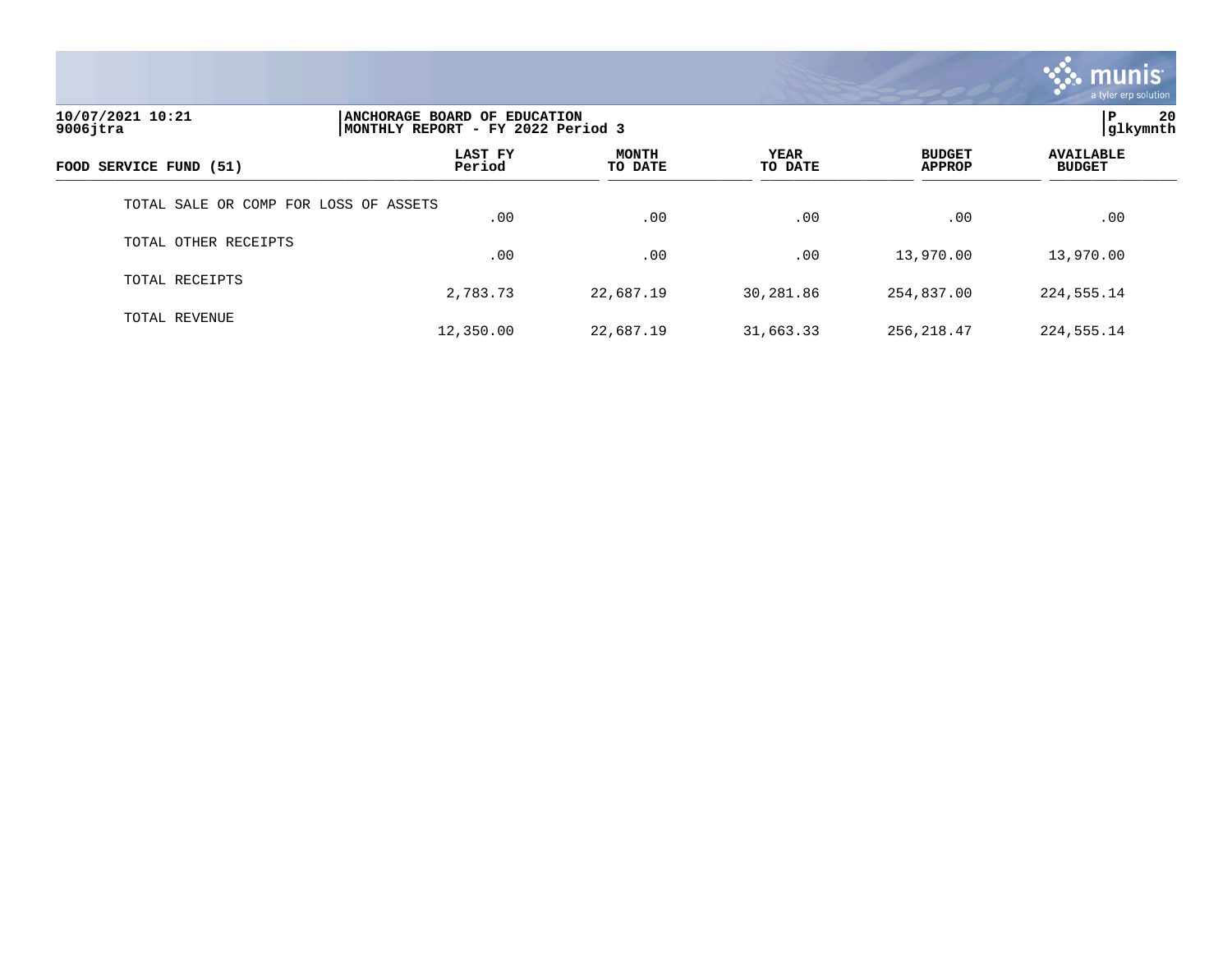

| 10/07/2021 10:21<br>$9006$ jtra                                                                                                                                                                                                                                                                                                                           | ANCHORAGE BOARD OF EDUCATION<br>MONTHLY REPORT - FY 2022 Period 3                          |                                                                                      |                                                                                         |                                                                                                           | 21<br>P<br>glkymnth                                                                                         |
|-----------------------------------------------------------------------------------------------------------------------------------------------------------------------------------------------------------------------------------------------------------------------------------------------------------------------------------------------------------|--------------------------------------------------------------------------------------------|--------------------------------------------------------------------------------------|-----------------------------------------------------------------------------------------|-----------------------------------------------------------------------------------------------------------|-------------------------------------------------------------------------------------------------------------|
| FOOD SERVICE FUND (51)                                                                                                                                                                                                                                                                                                                                    | <b>LAST FY</b><br>Period                                                                   | <b>MONTH</b><br>TO DATE                                                              | <b>YEAR</b><br>TO DATE                                                                  | <b>BUDGET</b><br><b>APPROP</b>                                                                            | <b>AVAILABLE</b><br><b>BUDGET</b>                                                                           |
| <b>EXPENDITURES</b>                                                                                                                                                                                                                                                                                                                                       |                                                                                            |                                                                                      |                                                                                         |                                                                                                           |                                                                                                             |
| FOOD SERVICE OPERATION<br>3100                                                                                                                                                                                                                                                                                                                            |                                                                                            |                                                                                      |                                                                                         |                                                                                                           |                                                                                                             |
| 0100<br>SALARIES PERSONNEL SERVICES<br>0200<br>EMPLOYEE BENEFITS<br>0280<br>ON-BEHALF<br>0300<br>PURCHASED PROF AND TECH SERV<br>0400<br>PURCHASED PROPERTY SERVICES<br>0500<br>OTHER PURCHASED SERVICES<br>SUPPLIES<br>0600<br>0700<br>PROPERTY<br>0800<br>DEBT SERVICE AND MISCELLANEOUS<br>0840<br>CONTINGENCY<br>TOTAL 3100<br>FOOD SERVICE OPERATION | 7,404.56<br>2,298.78<br>.00<br>685.90<br>481.85<br>52.35<br>405.00<br>.00<br>152.50<br>.00 | 8,514.40<br>2,877.71<br>.00<br>.00<br>.00<br>.00<br>8,866.10<br>.00<br>414.48<br>.00 | 8,514.40<br>2,877.71<br>.00<br>178.00<br>.00<br>.00<br>9,006.97<br>.00<br>566.98<br>.00 | 102,819.00<br>35, 349.47<br>.00<br>3,700.00<br>3,050.00<br>1,100.00<br>110,000.00<br>.00<br>200.00<br>.00 | 94,304.60<br>32, 471.76<br>.00<br>3,522.00<br>3,050.00<br>1,100.00<br>100,993.03<br>.00<br>$-366.98$<br>.00 |
| FUND TRANSFERS<br>5200                                                                                                                                                                                                                                                                                                                                    | 11,480.94                                                                                  | 20,672.69                                                                            | 21,144.06                                                                               | 256, 218.47                                                                                               | 235,074.41                                                                                                  |
| OTHER ITEMS<br>0900                                                                                                                                                                                                                                                                                                                                       | .00                                                                                        | .00                                                                                  | .00                                                                                     | .00                                                                                                       | .00                                                                                                         |
| TOTAL 5200<br><b>FUND TRANSFERS</b>                                                                                                                                                                                                                                                                                                                       | .00                                                                                        | .00                                                                                  | .00                                                                                     | .00                                                                                                       | .00                                                                                                         |
| TOTAL EXPENDITURES                                                                                                                                                                                                                                                                                                                                        | 11,480.94                                                                                  | 20,672.69                                                                            | 21,144.06                                                                               | 256,218.47                                                                                                | 235,074.41                                                                                                  |
| TOTAL FOR FOOD SERVICE FUND (51)                                                                                                                                                                                                                                                                                                                          | 869.06                                                                                     | 2,014.50                                                                             | 10,519.27                                                                               | .00                                                                                                       | $-10, 519.27$                                                                                               |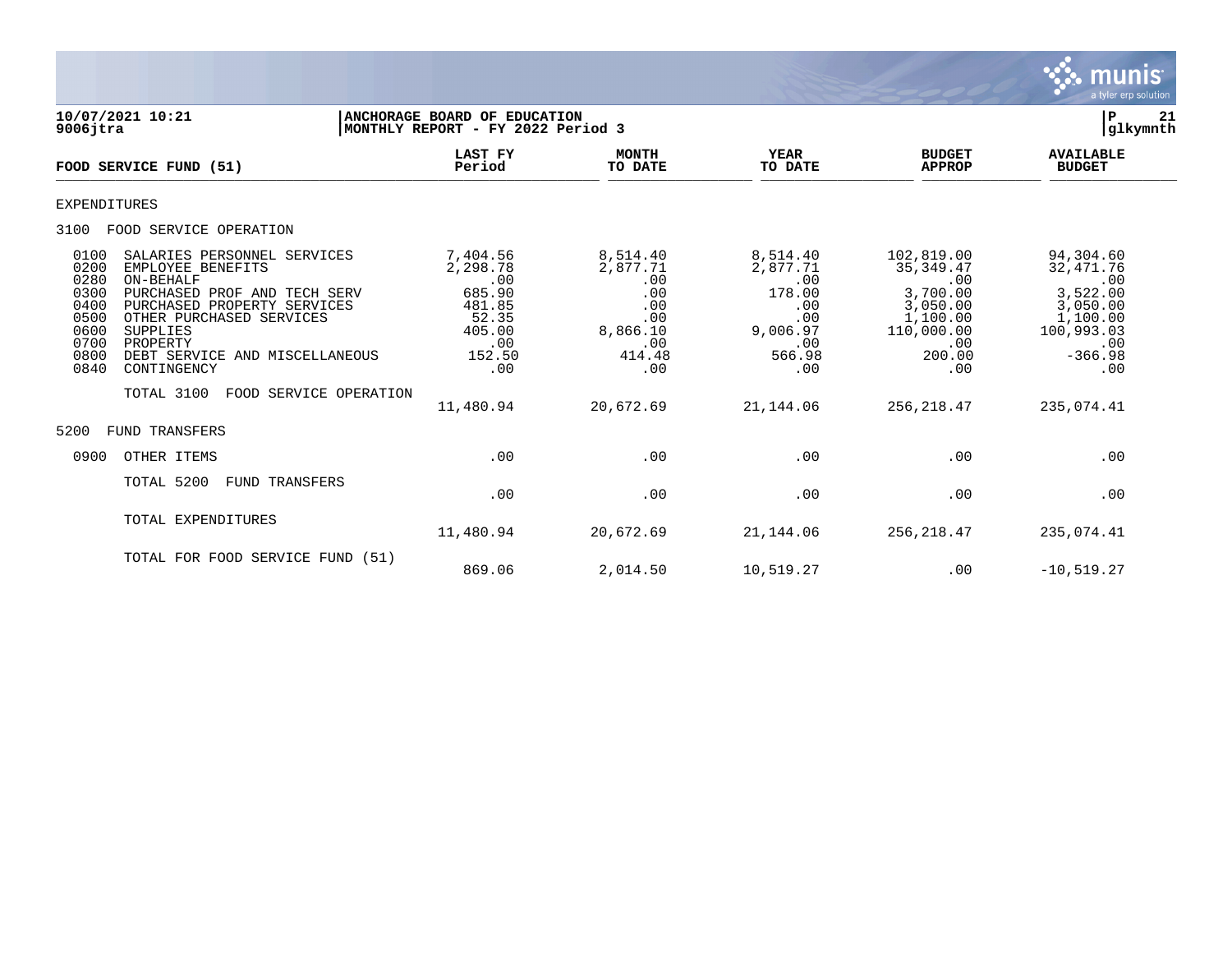|                                  |                                                                   |                         |                        |                                | munis<br>a tyler erp solution     |
|----------------------------------|-------------------------------------------------------------------|-------------------------|------------------------|--------------------------------|-----------------------------------|
| 10/07/2021 10:21<br>$9006$ jtra  | ANCHORAGE BOARD OF EDUCATION<br>MONTHLY REPORT - FY 2022 Period 3 |                         |                        |                                | 22<br>P<br>glkymnth               |
| AFTER SCHOOL/SUMMER PROGRAMS (   | <b>LAST FY</b><br>Period                                          | <b>MONTH</b><br>TO DATE | <b>YEAR</b><br>TO DATE | <b>BUDGET</b><br><b>APPROP</b> | <b>AVAILABLE</b><br><b>BUDGET</b> |
| <b>REVENUES</b>                  |                                                                   |                         |                        |                                |                                   |
| 0999 BEGINNING BALANCE           |                                                                   |                         |                        |                                |                                   |
| TOTAL 0999 BEGINNING BALANCE     | 3,330.42                                                          | .00                     | 3,330.42               | 3,330.42                       | .00                               |
| RECEIPTS                         |                                                                   |                         |                        |                                |                                   |
| REVENUE FROM LOCAL SOURCES       |                                                                   |                         |                        |                                |                                   |
| TUITION                          |                                                                   |                         |                        |                                |                                   |
| 1340 OTHER TUITION               | .00                                                               | .00                     | 70.00                  | 2,000.00                       | 1,930.00                          |
| TOTAL TUITION                    | .00                                                               | .00                     | 70.00                  | 2,000.00                       | 1,930.00                          |
| TOTAL REVENUE FROM LOCAL SOURCES | .00                                                               | .00                     | 70.00                  | 2,000.00                       | 1,930.00                          |
| TOTAL RECEIPTS                   | .00                                                               | .00                     | 70.00                  | 2,000.00                       | 1,930.00                          |
| TOTAL REVENUE                    | 3,330.42                                                          | .00                     | 3,400.42               | 5,330.42                       | 1,930.00                          |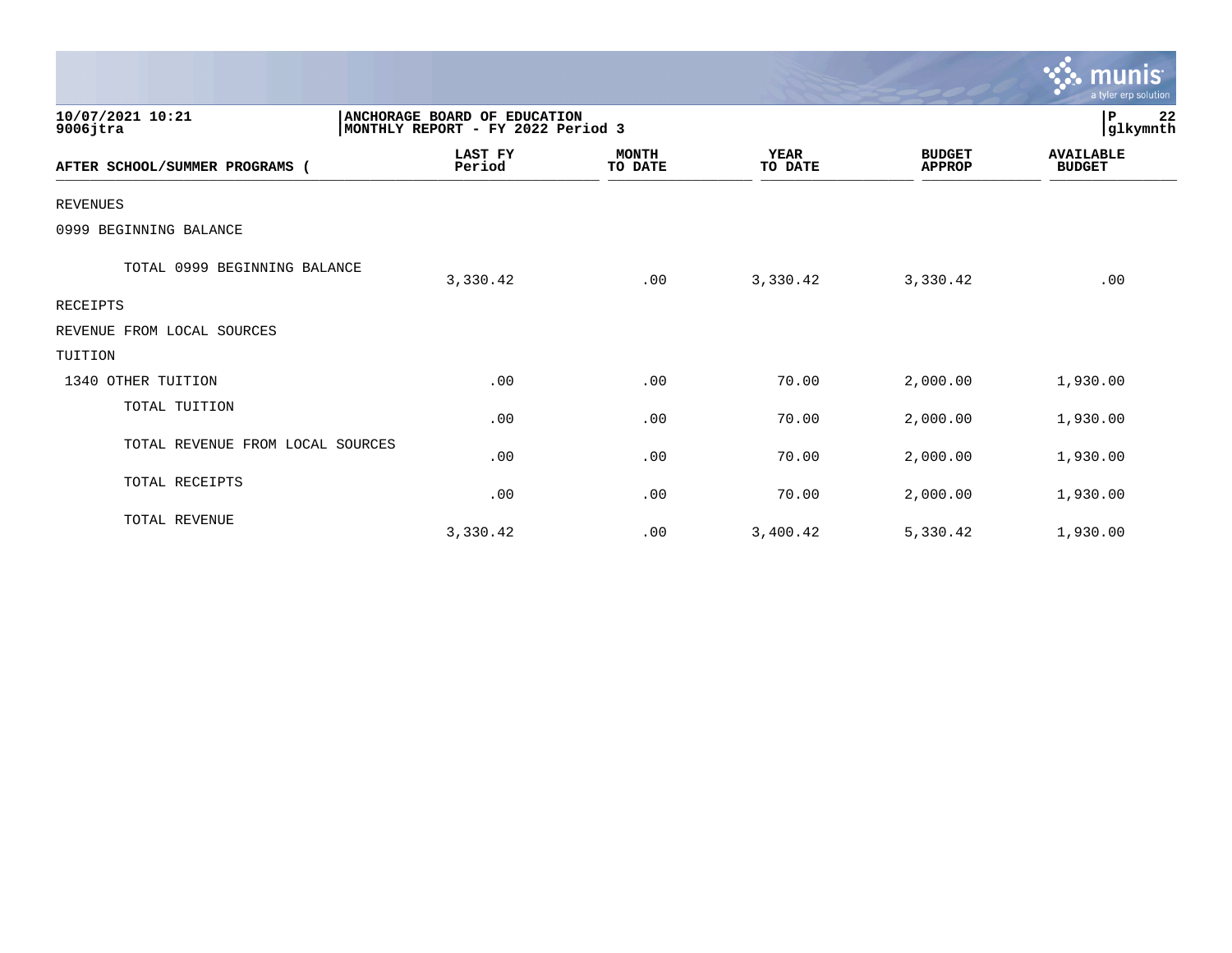

| 10/07/2021 10:21<br>$9006$ jtra                                                                                                                                                                                     | ANCHORAGE BOARD OF EDUCATION<br>MONTHLY REPORT - FY 2022 Period 3    |                                               |                                               |                                                                 | 23<br>ΙP<br>glkymnth                                            |
|---------------------------------------------------------------------------------------------------------------------------------------------------------------------------------------------------------------------|----------------------------------------------------------------------|-----------------------------------------------|-----------------------------------------------|-----------------------------------------------------------------|-----------------------------------------------------------------|
| AFTER SCHOOL/SUMMER PROGRAMS (                                                                                                                                                                                      | <b>LAST FY</b><br>Period                                             | <b>MONTH</b><br>TO DATE                       | <b>YEAR</b><br>TO DATE                        | <b>BUDGET</b><br><b>APPROP</b>                                  | <b>AVAILABLE</b><br><b>BUDGET</b>                               |
| EXPENDITURES                                                                                                                                                                                                        |                                                                      |                                               |                                               |                                                                 |                                                                 |
| DAY CARE OPERATIONS<br>3200                                                                                                                                                                                         |                                                                      |                                               |                                               |                                                                 |                                                                 |
| 0100<br>SALARIES PERSONNEL SERVICES<br>0200<br>EMPLOYEE BENEFITS<br>0300<br>PURCHASED PROF AND TECH SERV<br>0600<br><b>SUPPLIES</b><br>0700<br>PROPERTY<br>0840<br>CONTINGENCY<br>0900<br>OTHER ITEMS<br>TOTAL 3200 | .00<br>.00<br>.00<br>.00<br>.00<br>.00<br>.00<br>DAY CARE OPERATIONS | .00<br>.00<br>.00<br>.00<br>.00<br>.00<br>.00 | .00<br>.00<br>.00<br>.00<br>.00<br>.00<br>.00 | 2,500.00<br>36.00<br>500.00<br>500.00<br>.00<br>1,794.42<br>.00 | 2,500.00<br>36.00<br>500.00<br>500.00<br>.00<br>1,794.42<br>.00 |
|                                                                                                                                                                                                                     | .00                                                                  | .00                                           | .00                                           | 5,330.42                                                        | 5,330.42                                                        |
| 5200<br><b>FUND TRANSFERS</b>                                                                                                                                                                                       |                                                                      |                                               |                                               |                                                                 |                                                                 |
| 0900<br>OTHER ITEMS                                                                                                                                                                                                 | .00                                                                  | .00                                           | .00                                           | .00                                                             | .00                                                             |
| TOTAL 5200<br><b>FUND TRANSFERS</b>                                                                                                                                                                                 | .00                                                                  | .00                                           | .00                                           | .00                                                             | .00                                                             |
| TOTAL EXPENDITURES                                                                                                                                                                                                  | .00                                                                  | .00                                           | .00                                           | 5,330.42                                                        | 5,330.42                                                        |
|                                                                                                                                                                                                                     | TOTAL FOR AFTER SCHOOL/SUMMER PROGRAMS (52)<br>3,330.42              | .00                                           | 3,400.42                                      | .00                                                             | $-3,400.42$                                                     |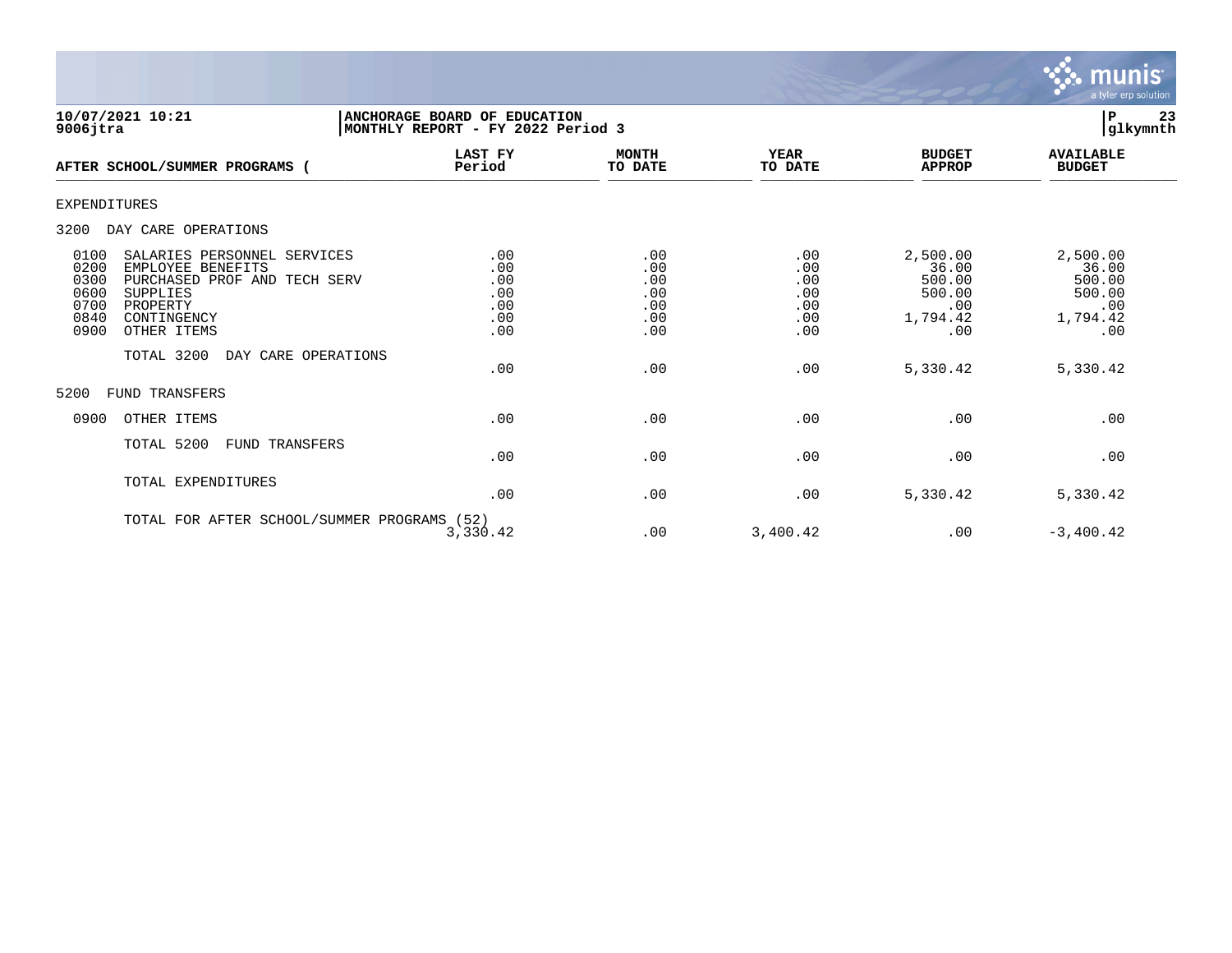|                                                                                                                                           |                                                                   |                                 |                                 |                                 | a tyler erp solution              |
|-------------------------------------------------------------------------------------------------------------------------------------------|-------------------------------------------------------------------|---------------------------------|---------------------------------|---------------------------------|-----------------------------------|
| 10/07/2021 10:21<br>$9006$ jtra                                                                                                           | ANCHORAGE BOARD OF EDUCATION<br>MONTHLY REPORT - FY 2022 Period 3 |                                 |                                 |                                 | P<br>24<br>glkymnth               |
| TRUST AND AGENCY FUNDS (7000)                                                                                                             | <b>LAST FY</b><br>Period                                          | <b>MONTH</b><br>TO DATE         | <b>YEAR</b><br>TO DATE          | <b>BUDGET</b><br><b>APPROP</b>  | <b>AVAILABLE</b><br><b>BUDGET</b> |
| <b>REVENUES</b>                                                                                                                           |                                                                   |                                 |                                 |                                 |                                   |
| 0999 BEGINNING BALANCE                                                                                                                    |                                                                   |                                 |                                 |                                 |                                   |
| TOTAL 0999 BEGINNING BALANCE                                                                                                              | 64,120.79                                                         | .00                             | 67,986.16                       | 67,986.16                       | .00                               |
| RECEIPTS                                                                                                                                  |                                                                   |                                 |                                 |                                 |                                   |
| REVENUE FROM LOCAL SOURCES                                                                                                                |                                                                   |                                 |                                 |                                 |                                   |
| EARNINGS ON INVESTMENTS                                                                                                                   |                                                                   |                                 |                                 |                                 |                                   |
| 1510 INTEREST ON INVESTMENTS                                                                                                              | 87.30                                                             | 28.58                           | 110.98                          | 500.00                          | 389.02                            |
| TOTAL EARNINGS ON INVESTMENTS                                                                                                             | 87.30                                                             | 28.58                           | 110.98                          | 500.00                          | 389.02                            |
| OTHER REVENUE FROM LOCAL SOURCES                                                                                                          |                                                                   |                                 |                                 |                                 |                                   |
| 1920 CONTRIBUTIONS/DONATIONS<br>1920 CENTENNIAL CELEBRATION<br>1920 BROWNING FUND<br>1920 ALUMNI ASSOCIATION<br>1920 BLANKENSHIP DONATION | .00<br>.00<br>430.00<br>.00<br>.00                                | .00<br>.00<br>.00<br>.00<br>.00 | .00<br>.00<br>.00<br>.00<br>.00 | .00<br>.00<br>.00<br>.00<br>.00 | .00<br>.00<br>.00<br>.00<br>.00   |
| TOTAL OTHER REVENUE FROM LOCAL SOURCES                                                                                                    | .00                                                               | .00                             | .00                             | .00                             | .00                               |
| TOTAL REVENUE FROM LOCAL SOURCES                                                                                                          | 517.30                                                            | 28.58                           | 110.98                          | 500.00                          | 389.02                            |
| TOTAL RECEIPTS                                                                                                                            | 517.30                                                            | 28.58                           | 110.98                          | 500.00                          | 389.02                            |
| TOTAL REVENUE                                                                                                                             | 64,638.09                                                         | 28.58                           | 68,097.14                       | 68,486.16                       | 389.02                            |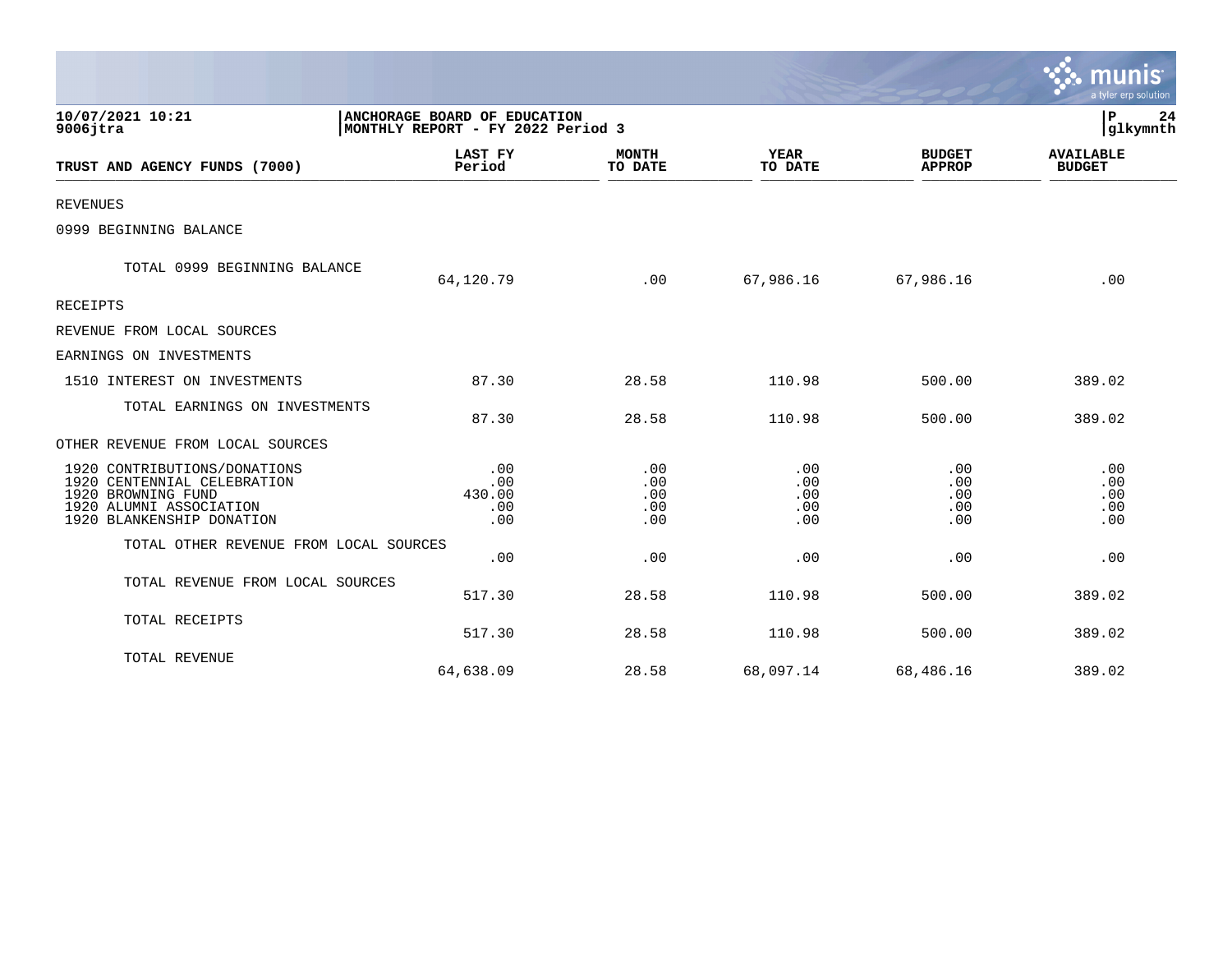

**10/07/2021 10:21 |ANCHORAGE BOARD OF EDUCATION |P 25** MONTHLY REPORT - FY 2022 Period 3  **LAST FY MONTH YEAR BUDGET AVAILABLE TRUST AND AGENCY FUNDS (7000) Period TO DATE TO DATE APPROP BUDGET**  \_\_\_\_\_\_\_\_\_\_\_\_\_\_\_\_\_\_\_\_\_\_\_\_\_\_\_\_\_\_\_\_\_\_\_\_\_\_\_\_\_\_\_\_\_\_\_\_\_\_\_\_\_\_\_\_\_\_\_\_\_\_\_\_ \_\_\_\_\_\_\_\_\_\_\_\_\_\_\_\_\_ \_\_\_\_\_\_\_\_\_\_\_\_\_\_\_\_\_\_ \_\_\_\_\_\_\_\_\_\_\_\_\_\_ \_\_\_\_\_\_\_\_\_\_\_\_\_\_\_ EXPENDITURES 2600 PLANT OPERATIONS AND MAINTENANCE 0100 SALARIES PERSONNEL SERVICES .00 .00 .00 4,000.00 4,000.00 0200 EMPLOYEE BENEFITS .00 .00 .00 750.00 750.00 0300 PURCHASED PROF AND TECH SERV .00 .00 .00 .00 .00 0400 PURCHASED PROPERTY SERVICES .00 .00 .00 .00 .00 0600 SUPPLIES .00 2,295.00 2,295.00 27,096.00 24,801.00 0700 PROPERTY .00 .00 .00 .00 .00 0840 CONTINGENCY .00 .00 .00 .00 .00 .00 .00 .00 .00 36,640.16 36,640.16 TOTAL 2600 PLANT OPERATIONS AND MAINTENANCE .00 2,295.00 2,295.00 68,486.16 66,191.16 TOTAL EXPENDITURES .00 2,295.00 2,295.00 68,486.16 66,191.16 TOTAL FOR TRUST AND AGENCY FUNDS (7000) 64,638.09 -2,266.42 65,802.14 .00 -65,802.14